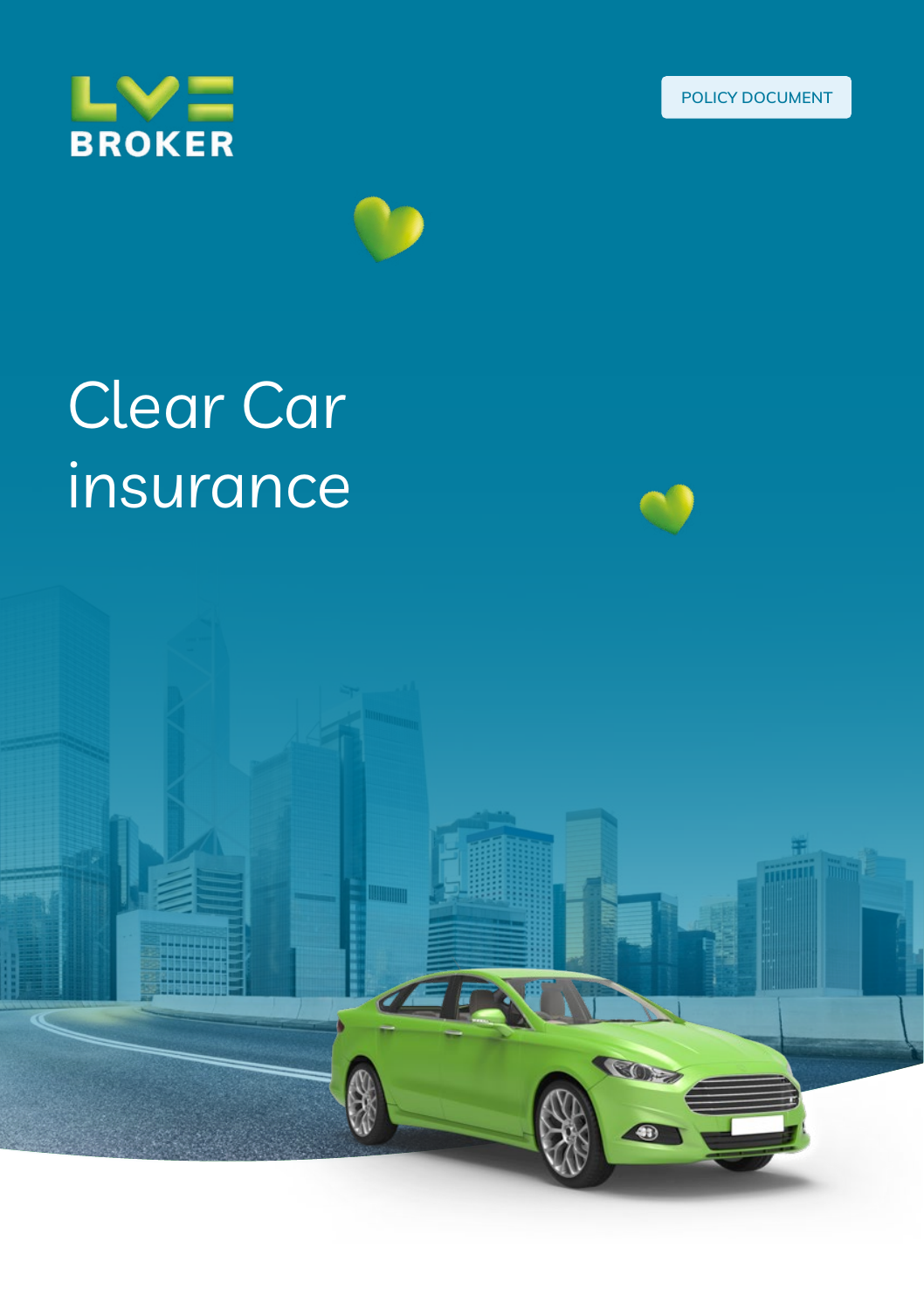# Welcome to LV= Broker

Thank you for choosing LV= Broker Clear Car insurance. We hope you'll be happy with the cover and service you get from us. This booklet tells you everything you need to know about your insurance, please keep it safe with your schedule and certificate of insurance.

#### **A little bit more about us…**

LV= and Liverpool Victoria are registered trademarks of Liverpool Victoria Financial Services Limited and LV= and LV= Liverpool Victoria are trading styles of the Liverpool Victoria group of companies. Your policy is underwritten by Highway Insurance Company Limited, part of the Liverpool Victoria General Insurance Group. You can find out more about us at www.LVbroker.co.uk/customers.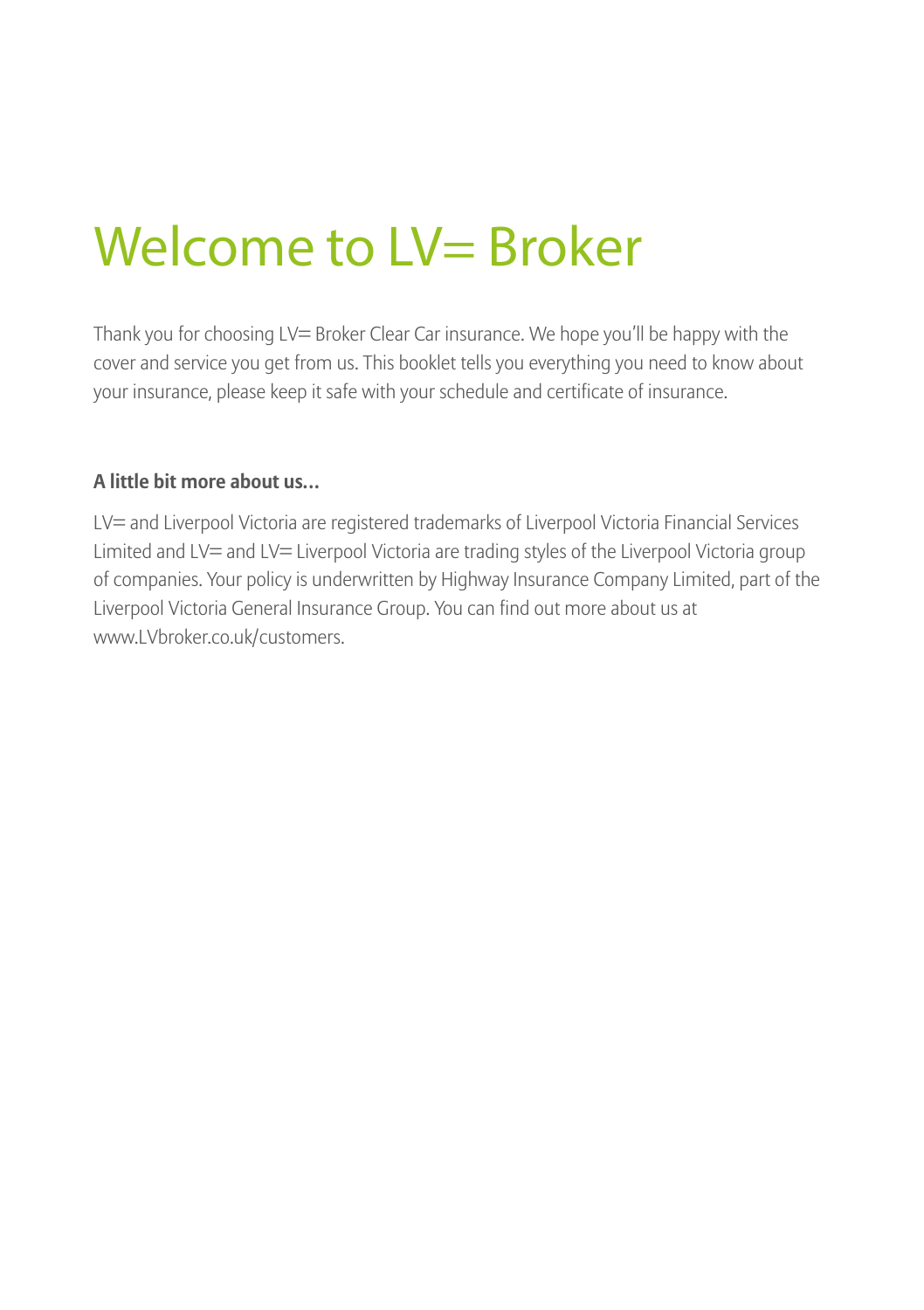## **Contents**

| Introduction                                                                 |    |  |  |  |
|------------------------------------------------------------------------------|----|--|--|--|
| <b>Important Information - Privacy Policy</b>                                |    |  |  |  |
| <b>General definitions</b>                                                   |    |  |  |  |
| <b>Claims information</b>                                                    | 6  |  |  |  |
| Complaints procedure                                                         | 8  |  |  |  |
| The cover provided                                                           | 10 |  |  |  |
| Section 1 Your liability to others                                           | 10 |  |  |  |
| Section 2 Loss of or damage to your car                                      | 12 |  |  |  |
| Section 3 Medical expenses                                                   | 15 |  |  |  |
| Section 4 Personal belongings                                                | 15 |  |  |  |
| Section 5 If you or your spouse or civil partner are involved in an accident | 16 |  |  |  |
| Section 6 Replacement locks                                                  | 16 |  |  |  |
| Section 7 Foreign travel                                                     | 17 |  |  |  |
| Section 8 No claim discount                                                  | 18 |  |  |  |
| Section 9 Emergency accommodation and travel expenses                        | 20 |  |  |  |
| Loss of vehicle licence<br>Section 10                                        | 20 |  |  |  |
| Section 11<br><b>Uninsured drivers</b>                                       | 20 |  |  |  |
| Luggage trailer<br>Section 12                                                | 20 |  |  |  |
| General exclusions applying to all parts of this policy                      | 21 |  |  |  |
| General conditions applying to this policy<br>23                             |    |  |  |  |
| Protecting your car and belongings<br>28                                     |    |  |  |  |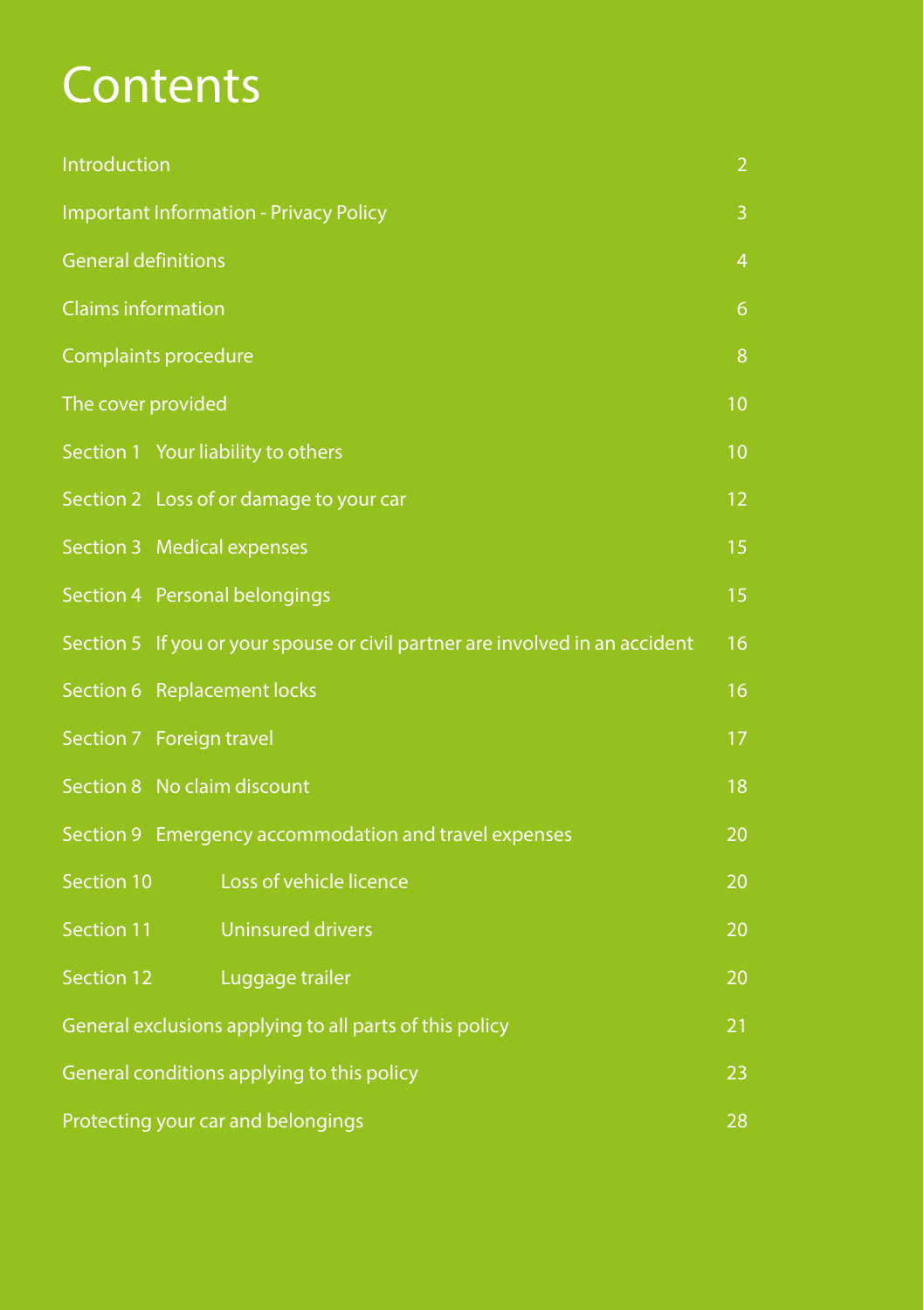### Introduction

### **Your** Clear Car policy is made up of several parts which must be read together as they form **your** contract.

Please take time to read all parts of this policy to make sure they meet **your** needs and that **you** understand the cover provided and the general exclusions and general conditions that apply. If **you** wish to change anything or if there is anything **you** do not understand, or any statement is incorrect, please contact your **insurance advisor**. The parts of this policy are:

- this introduction; the General definitions; the Cover provided; the General exclusions and General conditions all of which apply to all sections of this policy.
- the **schedule**, which includes all **endorsements** applied to this policy while it is in force.
- the **certificate of motor insurance**
- the **Statement of Insurance** (only applicable where an application form was not required).

Any word or expression in this policy which has a specific meaning has the same meaning wherever it appears in this policy. These words are highlighted in bold.

**We** will insure **you** in accordance with and subject to the terms of this policy, in consideration of payment of the premium for the **period of insurance**.

#### **Financial Services Compensation Scheme:**

If **we** are unable to meet **our** liabilities **you** may be entitled to compensation under the Financial Services Compensation Scheme (FSCS). Further information about compensation scheme arrangements is available at

www.fscs.org.uk

enquiries@fscs.org.uk

FSCS on 0800 678 1100 or 0207 741 4100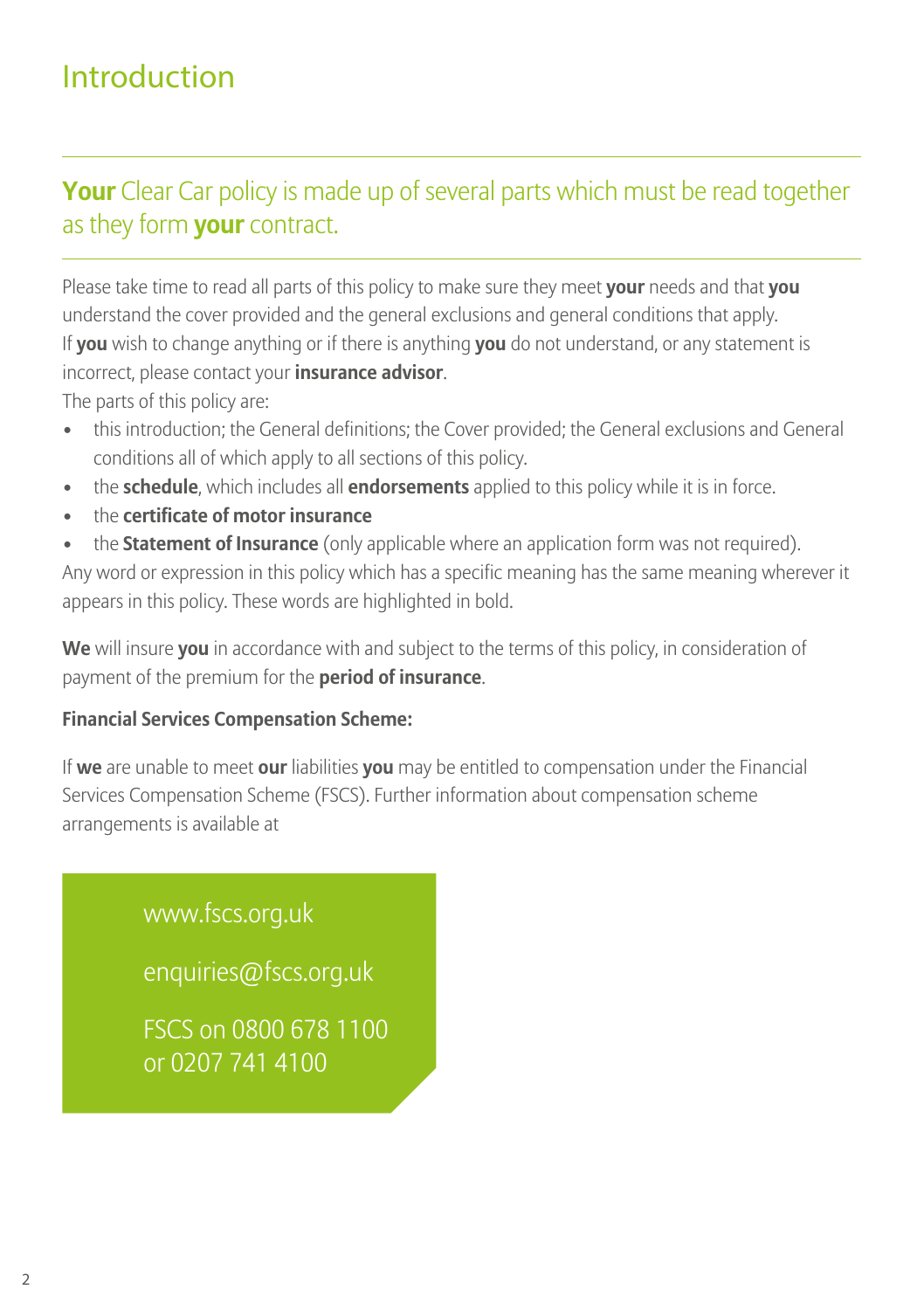### Important Information - Privacy Policy

#### **A summary of how we use personal information**

Highway Insurance Company Limited is the controller of personal information. We'll keep **you** informed about how **we** use personal information in the document 'Privacy Policy', which is available:

• online at www.LVbroker.co.uk/customers/data-protection

**You** have a number of rights concerning personal information. **You** can ask for a person to review an automated decision, and in certain circumstances to:

- access the personal information **we** hold about **you** or anyone on the policy.
- correct personal information **you** think is inaccurate or to update information **you** think is incomplete.
- have personal information *deleted* in certain circumstances.
- restrict **us** processing personal information, under certain circumstances.
- receive personal information in a portable format. This only applies to information **you** have provided to **us.**
- object to **us** processing personal information, under certain circumstances.

If **you** want to find out more or exercise these rights, contact GI Customer Support, LV=, County Gates, Bournemouth, BH1 2NF or email **us** at GICustomerSupport@LV.co.uk

**You** can also contact **our** Data Protection Officer: Data Protection Officer, 57 Ladymead, Guildford, Surrey, GU1 1DB, or via email at GIdataprotection@LV.co.uk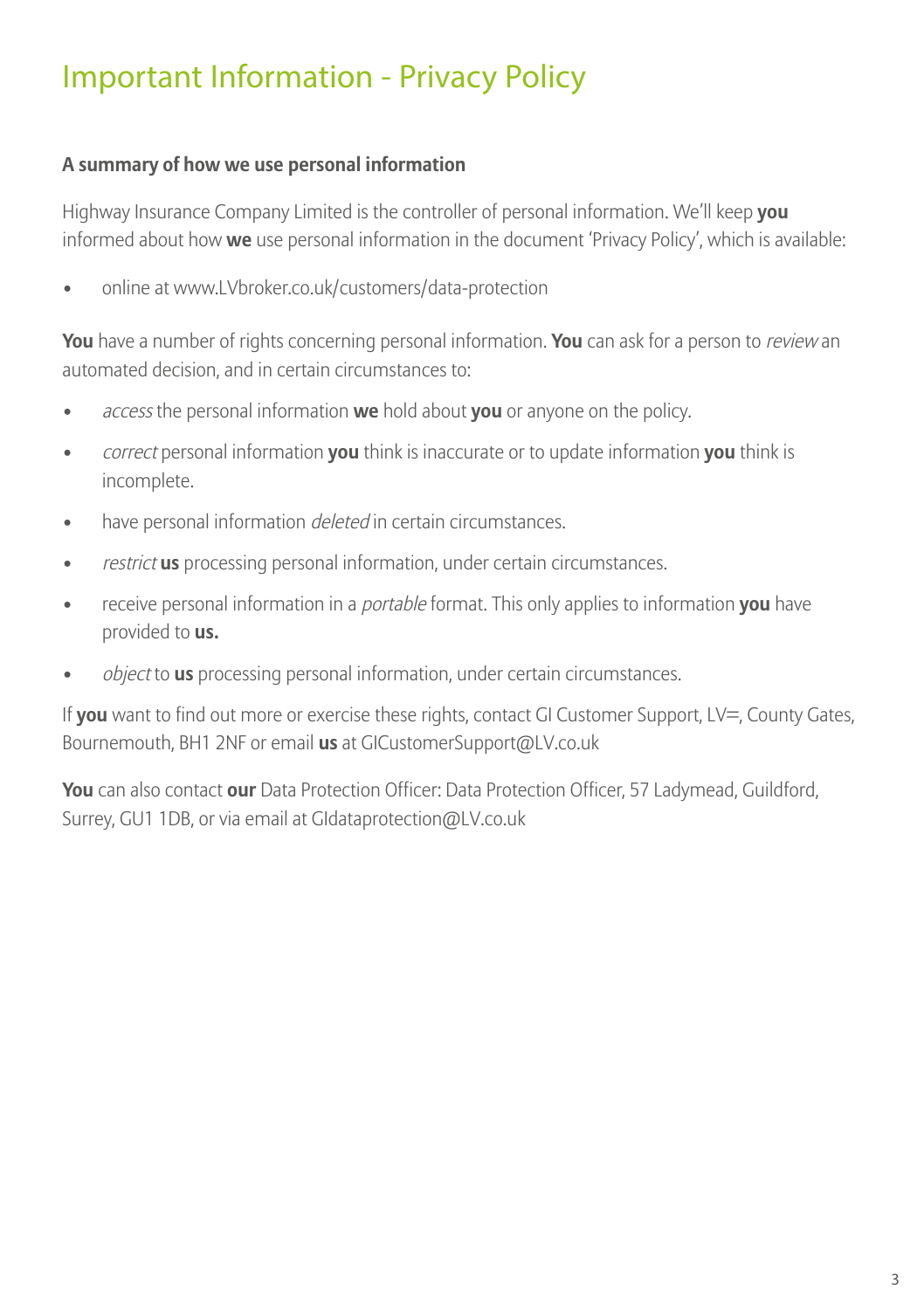### General definitions

### The terms below have their meaning shown next to them and appear in bold throughout **your** policy.

#### **Certificate of motor insurance**

The document issued by **us** showing that this policy provides the cover **you** need by law to comply with the relevant United Kingdom and European Traffic laws. It shows who is entitled to drive **your car** and the purposes for which **your car** can be used.

#### **Endorsement**

Changes to the terms and conditions of **your** policy which will be shown in **your schedule**.

#### **Excess/Excesses**

The amount **you** will have to pay if **you** make a claim regardless of who was to blame. The **excess** amounts are shown in this policy but other additional **excesses** may be shown in **your schedule**.

#### **Highway Insurance Company Limited**

An insurance company, part of the Liverpool Victoria General Insurance Group, authorised by the Prudential Regulation Authority and regulated by the Financial Conduct Authority and the Prudential Regulation Authority.

#### **Insurance Advisor**

This is the person who **you** arranged **your** insurance with.

#### **Market value**

The cost of replacing **your car** at the time of the loss or damage, taking into account its make, model, specification, age, mileage and condition.

This will not exceed the estimate of value that **you** last gave to **us**.

#### **Period of insurance**

The period **you** are covered for as shown on **your certificate of motor insurance** and **schedule**.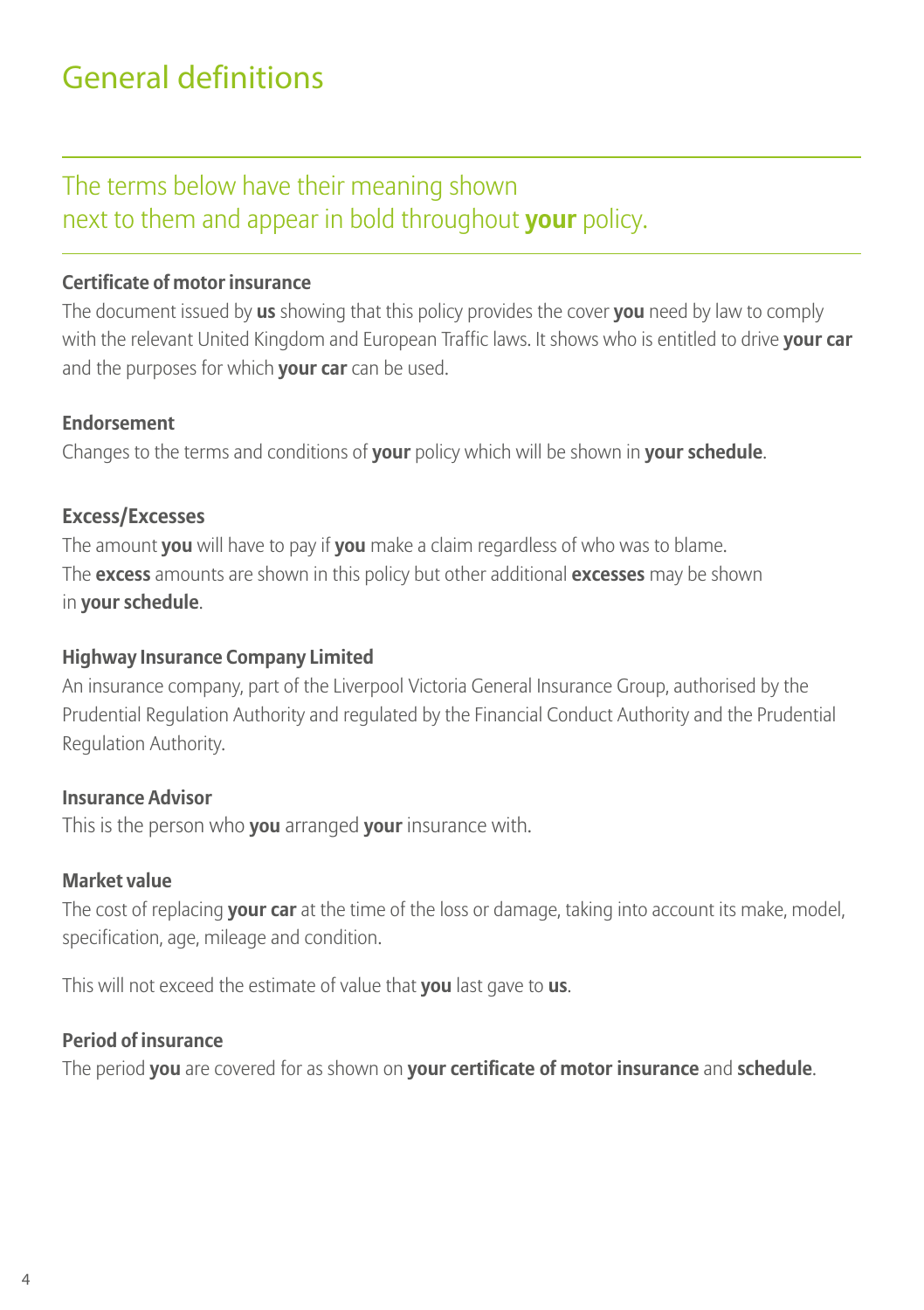#### **Prejudicial Claim**

Any claim made against **your** policy that has either resulted in **us** making a payment and **we** are not able to recover the full amount of this payment, or a claim that is outstanding and responsibility for the claim has not been decided.

#### **Recommended Repairer**

The national network of repairers **we** work with as part of a claim to repair **your car**.

#### **Schedule**

A document which includes **your** details and specifies the cover provided by **your** policy and any **endorsements** applying to **your** policy.

#### **Spouse/Civil Partner**

The person **you** are legally married to or have entered a legal Civil Partnership with.

#### **Statement of Insurance**

A record of the information **you** have provided **us** with.

#### **Territorial limits**

Great Britain, Northern Ireland, The Channel Islands, The Isle of Man, Andorra, Austria, Belgium, Bulgaria, Croatia, Cyprus, Czech Republic, Denmark, Estonia, Finland, France, Germany, Gibraltar, Greece, Hungary, Iceland, Italy, Latvia, Liechtenstein, Lithuania, Luxembourg, Malta, Monaco, Netherlands, Norway, Poland, Portugal, Republic of Ireland, Romania, San Marino, Serbia, Slovakia, Slovenia, Spain, Sweden, Switzerland and the Vatican City. It also includes travelling between these countries by air, rail or sea, including loading and unloading.

**We, us, our Highway Insurance Company Limited.**

#### **You, your, yourself**

The insured named on the **schedule**.

#### **Your car**

Any car and accessories in, on or attached to it, as described in paragraph 1 of **your current certificate of motor insurance** or **your** policy **schedule**.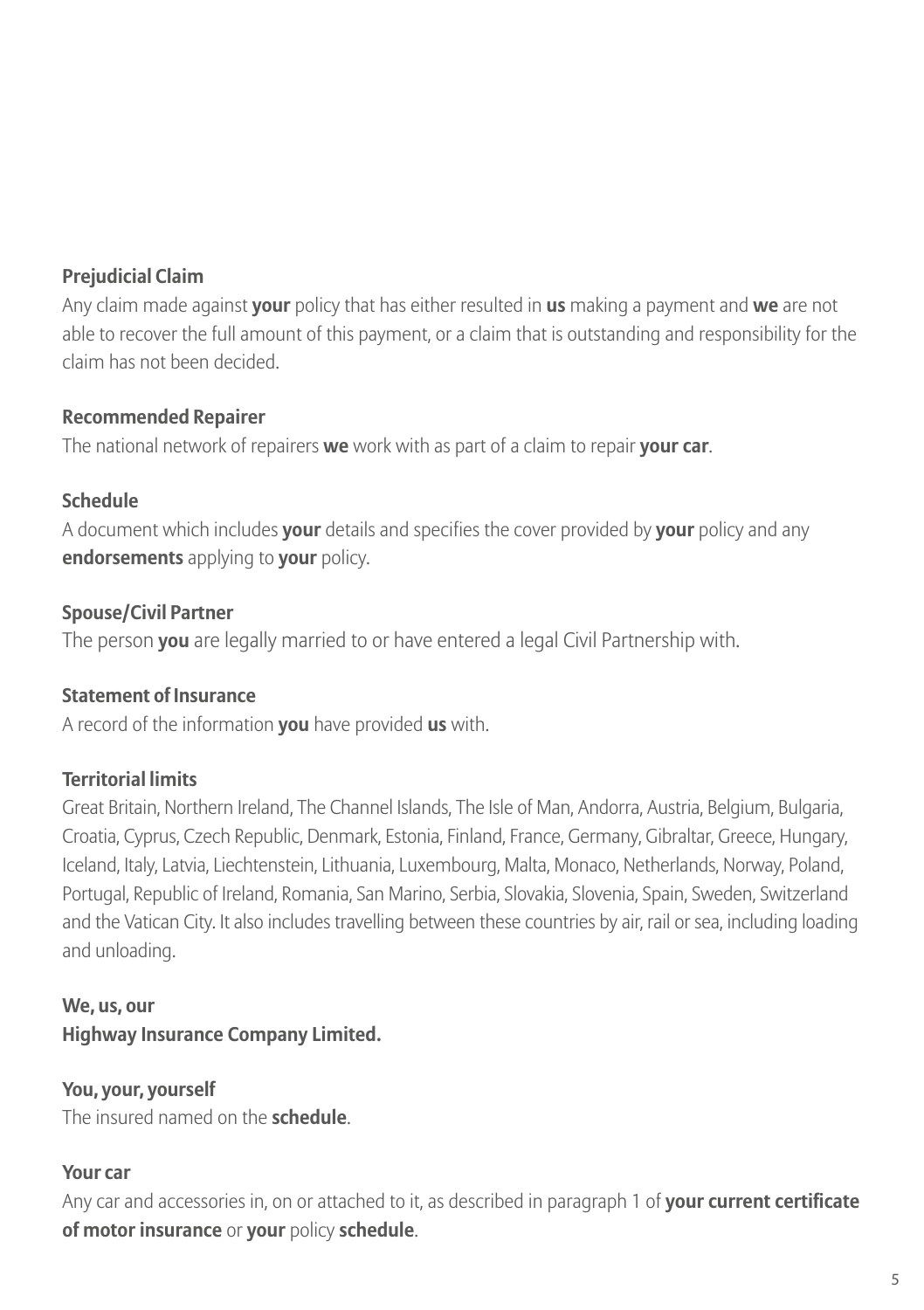### Claims information

**We** aim to provide **you** with the best claims service that **we** can. If **you** use the services **we** have put in place to achieve this, **we** can provide a better service than when the claim is outside **our** control.

#### **To make a claim**

0800 681 6366(24 hours a day, 365 days a year)

Abroad phone number 01202 556797

For glass only claims 0800 169 9499

If any accident, injury, loss or damage occurs **you**, or **your** legal representative, must follow these simple steps:

- 1. Call **us** as soon as possible after the accident please have **your** policy number and as much information as possible about the claim ready when **you** call.
- 2. If **your car** is stolen or vandalised, report this to the police immediately and take a note of the crime reference number.
- 3. Speak to **us** before **you** make any arrangements for replacement or repair

#### **You** must also:

- Immediately send **us**, all communications from other people involved without replying
- Immediately tell **us** about and send to **us** any notice of intended prosecution, inquest, fatal accident inquest, or any writ, summons or process without replying.
- Tell **us** straightaway if the insured vehicle is stolen and **you** later get it back, or discover where it is.
- Get **our** permission before ordering any new part or accessory, and before paying for any transport outside the United Kingdom.
- Give any information, help, co-operation and documentation **we** need, including going to court if necessary.
- Pay any **excess** that applies
- If **you** are registered for VAT, pay any VAT that applies

#### **You** must not, without **our** consent:

- Negotiate or admit responsibility
- Make any offer, promise, payment or settlement

#### **We're** entitled to do the following:

- Have total control to conduct, defend or settle any claim
- Take proceedings in **your** name, or that of any other person insured, at **our** own expense and for **our** own benefit to recover any payment **we** have made.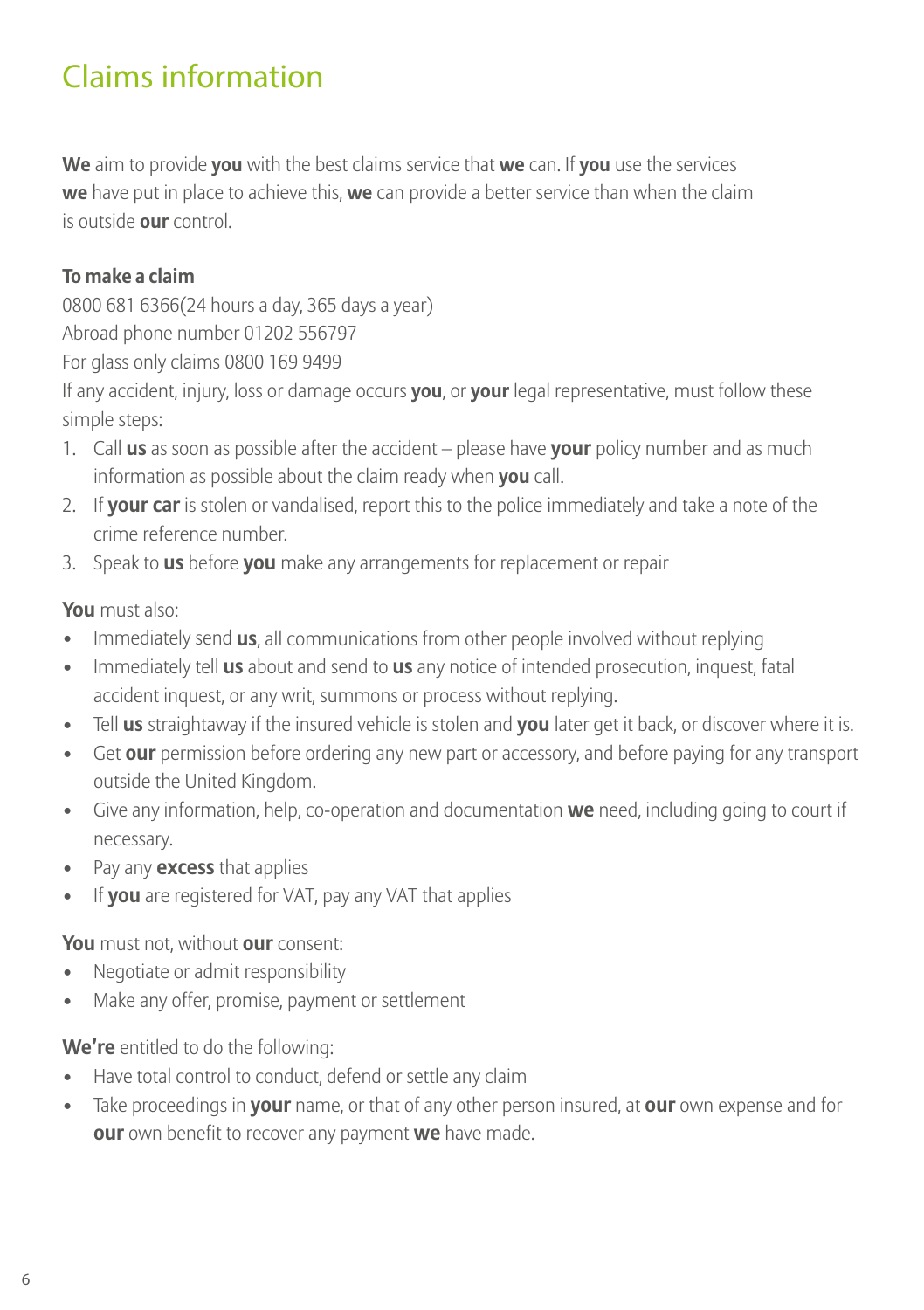#### **Handling your claim** (See Sections 2 and 6)

If **your car** is being repaired by a **Recommended Repairer** they will provide **you** with a courtesy vehicle for the duration of the repair to **your car**.

A courtesy vehicle provided under this section will usually be a class A (small hatchback) courtesy car.

**We** will insure the courtesy vehicle under this insurance in exactly the same way as **we** insure the insured vehicle. **You** must return the courtesy vehicle when the owner or **we** ask **you** to or if this insurance expires and **you** do not renew it.

#### **Paying your claim** (See Sections 2 and 6)

**We** will:

- Pay the reasonable cost of protecting and returning the insured vehicle to the address shown on the **schedule** (within the United Kingdom unless **we** have agreed otherwise first).
- Entirely at **our** discretion and subject to payment of the policy **excess**, arrange to:
	- a) repair the damage at a **Recommended Repairer**. **We** may decide to use suitable parts or accessories which are not supplied by the original manufacturer, or alternatively authorise repairs at a repairer of **your** choice subject to the provision of satisfactory estimates.
	- b) pay **you** the cost of replacing or repairing the damaged parts, including their fitting, or
	- c) treat **your car** as a total loss and replace **your car** or pay **you** the **market value** of **your car** less any applicable **excess**. Once **you** accept **our** offer or **we** have paid the claim (or both) the insured vehicle becomes **our** property, unless **we** agree otherwise.
- If any part or accessory is not available, the most **we** will pay for that part will be the cost shown in the manufacturer's last United Kingdom price list, plus a fitting cost
- Not pay the whole cost of any repair or replacement that leaves the vehicle in a better condition than before the loss or damage (**you** will pay part of the cost of the repair or replacement).
- Not refund any premium if the insured vehicle is written off or there is any claim.
- Settle the claim to the legal owner, up to the **market value**, if **your car** is part of a hire-purchase or leasing agreement, or belongs to someone else. **We** will not pay the VAT element of any claim if **you** are registered for VAT.
- If **we** declare the insured vehicle a total loss (write off), **you** must pay whatever **you** owe **us** before **we** will pay **your** claim, or **we** may take what **you** owe **us** from anything **we** pay **you**.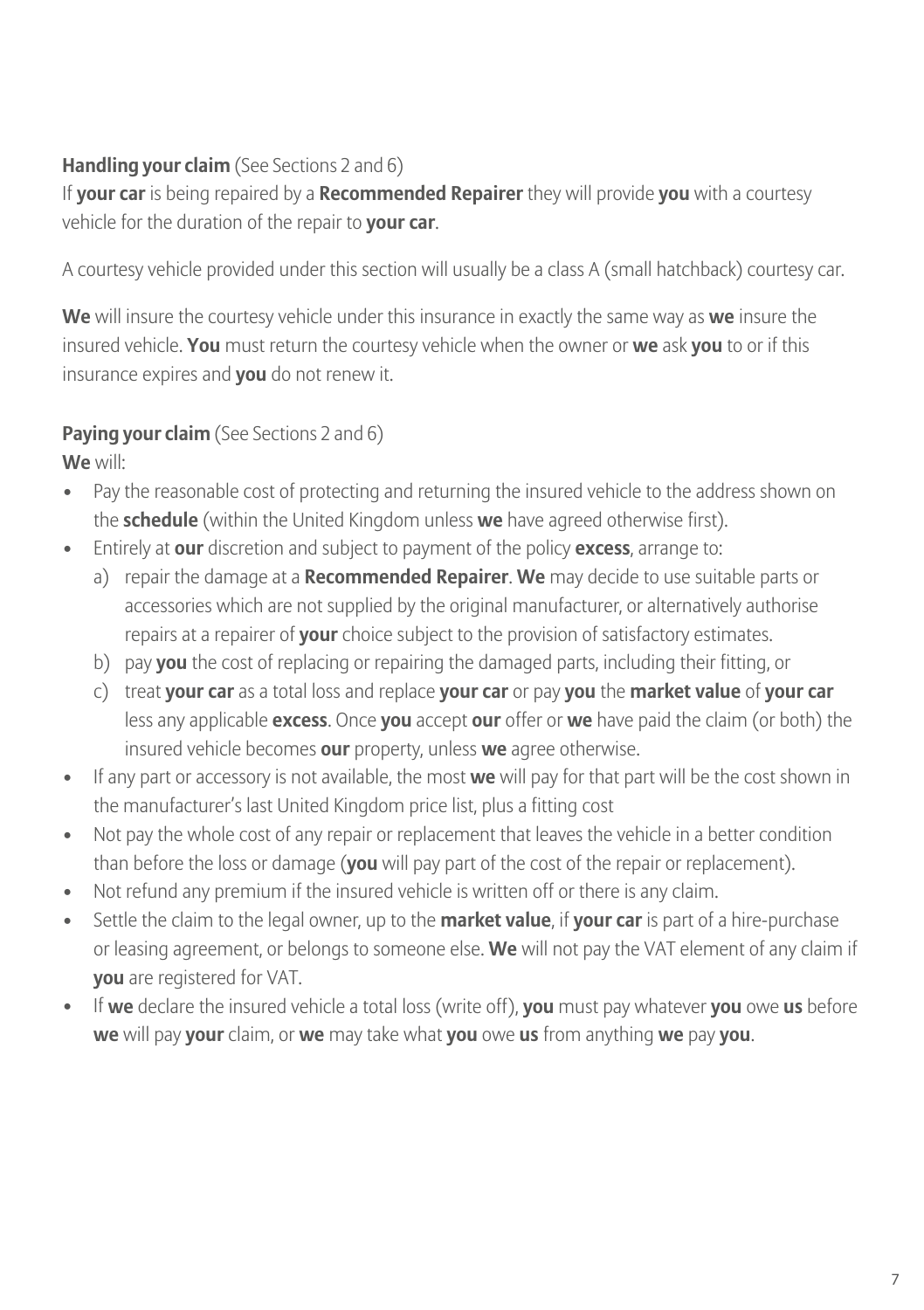### Complaints procedure

**Our** aim is to get it right, first time, every time. If **we** make a mistake **we We** will always confirm to **you** the receipt of **your** complaint within five working days. If **we** cannot resolve it within this time **we** will provide **you** with fortnightly updates on the current status of **your** If **we** have not resolved the situation within eight weeks **we** will issue **you** with information about the Financial Ombudsman Service which offers a free, independent complaint resolution service. If **you** have a complaint please contact

Using **our** complaints procedure or contacting the Financial Ombudsman Service does not affect **your** legal rights.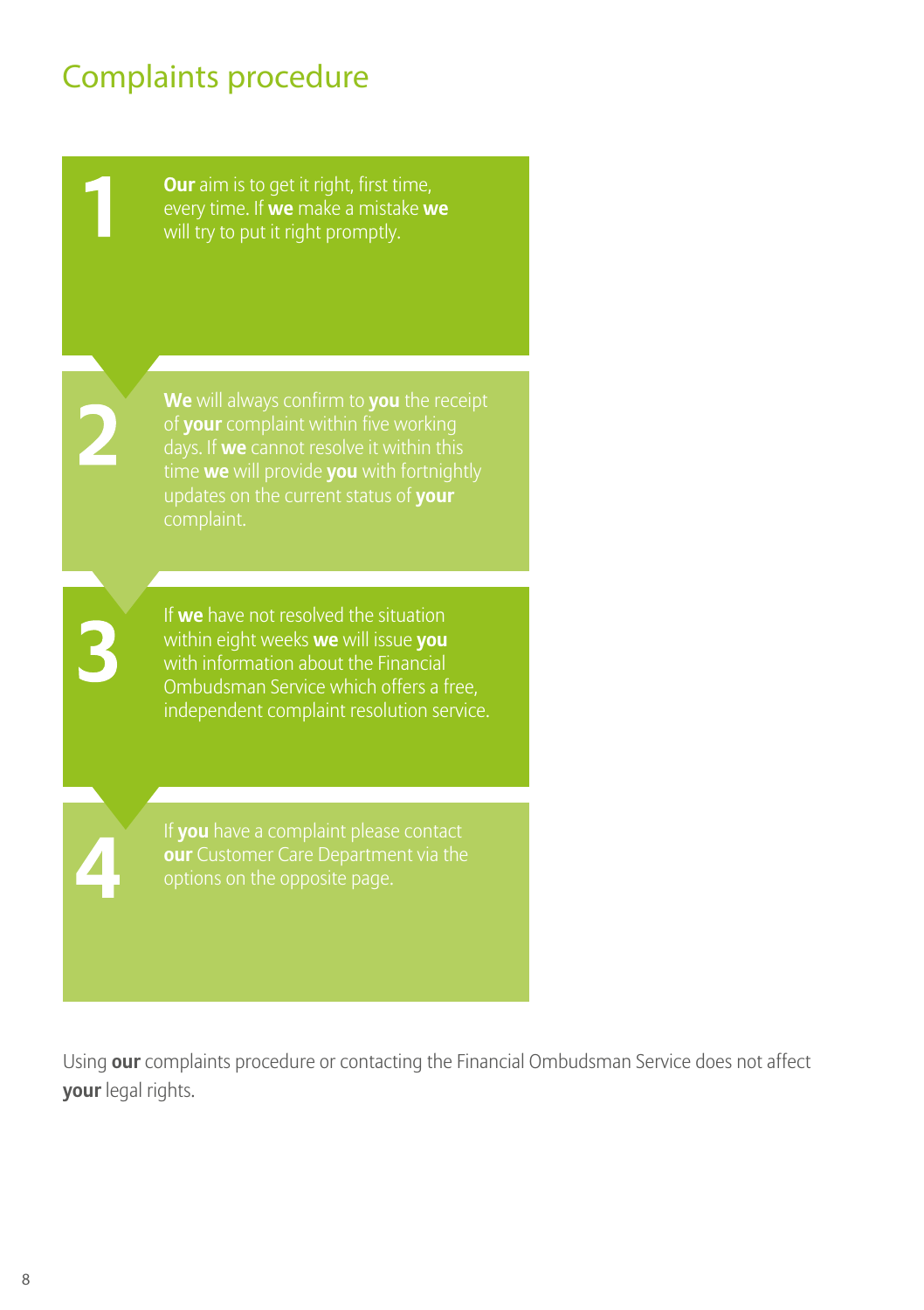### Complaints procedure (continued)

**The Customer Care Department,**  LV= Brentwood. **PO Box 9104, Frizzell House, County Gates, Bournemouth, BH1 9DB**

**Tel: 0800 633 5386 For Text Phone please dial 18001 first.**

**Email: complaints@LVbroker.co.uk** 

#### **You have the right to refer your complaint to the Financial Ombudsman, free of charge – but you must do so within six months of the date of the final response letter.**

If **you** do not refer **your** complaint in time, the Ombudsman will not have **our** permission to consider **your** complaint and so will only be able to do so in very limited circumstances. For example, if the Ombudsman believes that the delay was as a result of exceptional circumstances.

The Financial Ombudsman Service Exchange Tower London E14 9SR

Website: **www.financial-ombudsman.org.uk** Telephone: **0800 0234567** or **0300 1239123** Email: **complaint.info@financial-ombudsman.org.uk**

The European Commission has an online dispute resolution service for consumers who have a complaint about a product or service bought online. If **you** choose to submit **your** complaint this way it will be forwarded to the Financial Ombudsman Service.

Visit ec.europa.eu/odr to access the Online Dispute Resolution Service. Please quote **our** e-mail address: Email Customercare - complaints@LVbroker.co.uk. Alternatively, **you** can contact the Financial Ombudsman Service directly.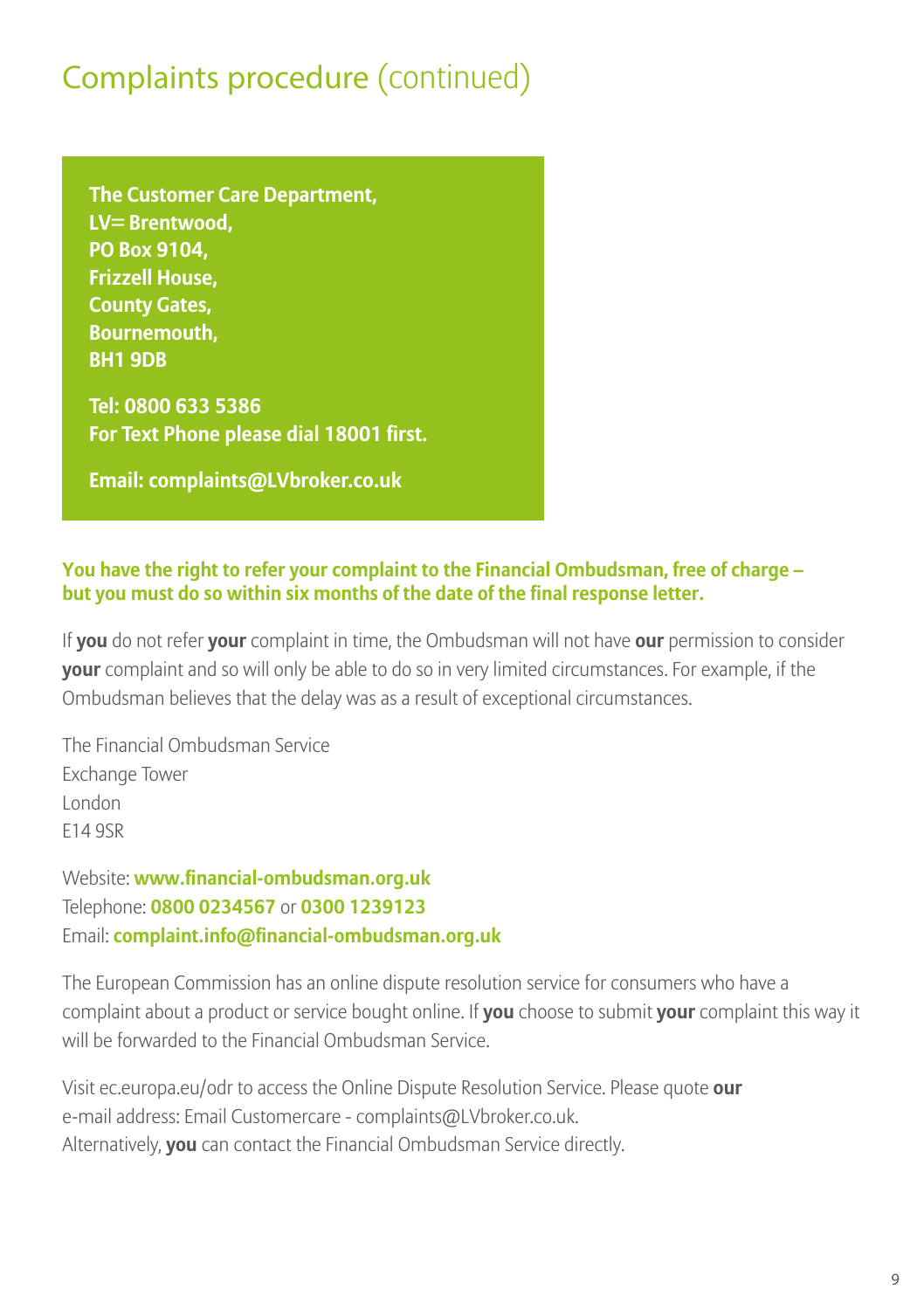### The cover provided

Cover under **your** policy is comprehensive and all sections apply unless **your schedule** shows **endorsements** saying otherwise.

The General exclusions and General conditions at the back of this policy apply to all sections.

#### **Changes to your circumstances**

Please contact **your insurance advisor** if there are any changes to **your** circumstances which could affect **your** insurance. There are some changes that **you** should tell **us** about before they happen, for example, if **you** intend to change **your car** or if **you** wish to include other drivers.

Please refer to General Condition 10 of this policy.

If **your** circumstances change and **you** do not tell **us**, **you** may find that **you** are not covered if **you** need to make a claim.

### Section 1 – Your liability to others

#### **What is covered in section 1**

#### **1a Cover we provide for you**

 **We** will pay all the amounts **you** legally have to pay as a result of using **your car** and any trailer, caravan or vehicle being towed by it if **you**:

- cause the accidental death of or bodily injury to any person; or
- cause accidental damage to anyone's property.

 In respect of accidental damage to property **we** will not pay any more than £20,000,000 including all costs (or any higher amount or any higher limit provided for by local legislation in territories outside the United Kingdom but within the **territorial limits**) for any one occurrence or series of occurrences arising from one cause.

#### **1b Driving other cars**

 If **your** current **certificate of motor Insurance** includes driving other cars, this policy provides the same cover as 1a above when **you** are driving any other car provided:

- **You** do not own or have not hired the car under a hire purchase or lease hire agreement
- The car must have valid cover in force under another insurance policy
- **You** have the owner's permission to drive the car
- The car is being driven in Great Britain, Northern Ireland, the Channel Islands or the Isle of Man.
- **You** are 25 years of age or over
- **You** are not a company, firm or more than one person and
- The car is being used within the limitations of use shown in **your** current **certificate of motor insurance**.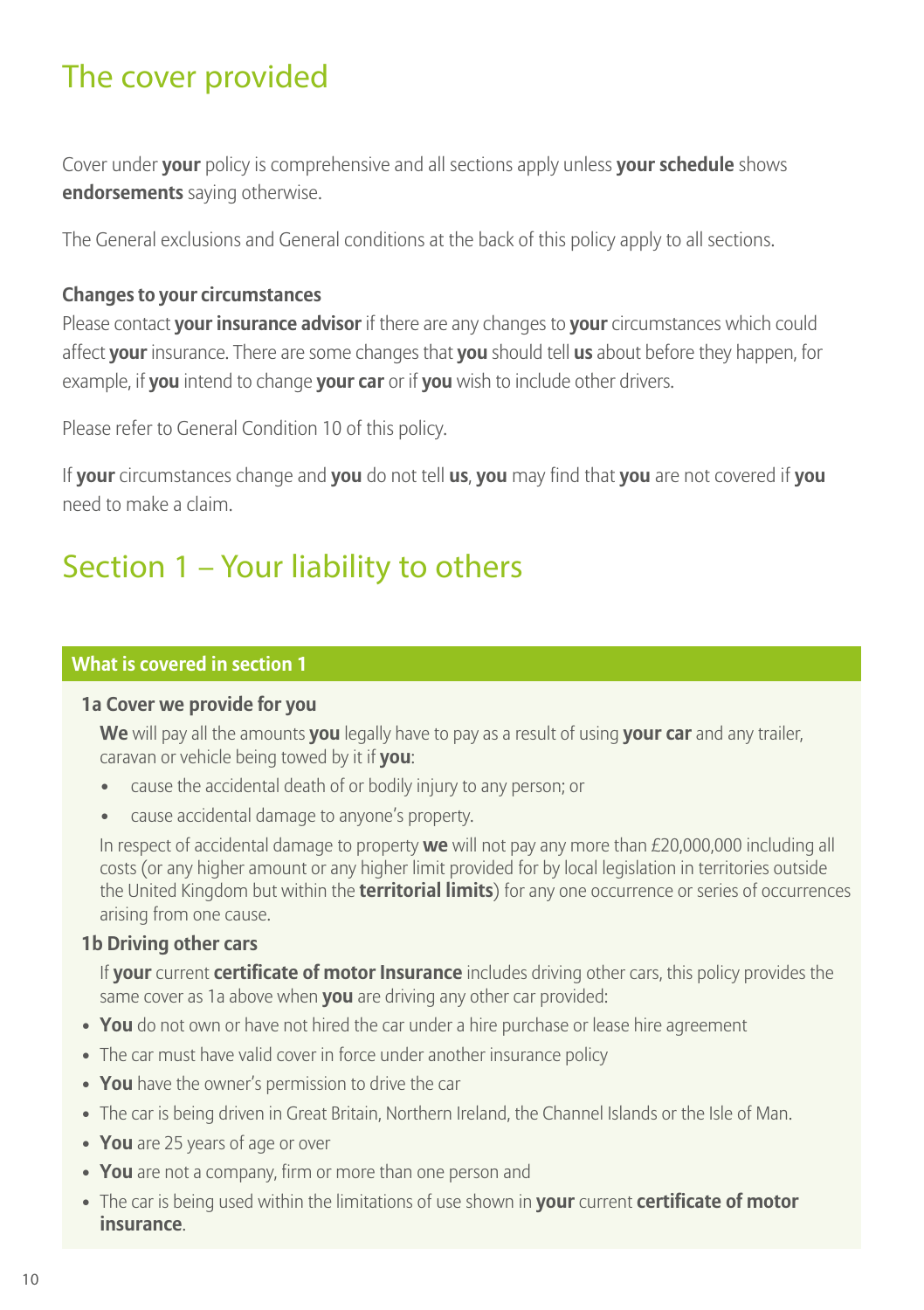#### **What is covered in section 1** (continued)

#### **2 Cover we provide for other people**

**We** will cover the following people for legal liabilities to others:

- Anyone **you** allow to drive or use **your car** as long as they are entitled to drive by **your** current **certificate of motor insurance** and **your schedule** and are using **your car** within the limitations of use specified in **your certificate of motor insurance**
- Anyone travelling in, getting into or out of **your car**.
- The employer of anyone **you** allow to drive or use **your car** as long as they are entitled to drive and this use is covered by **your current certificate of motor insurance**.

#### **3 Your legally appointed representatives**

 After the death of anyone who is insured under this policy, **we** will protect that person's estate against any liability they had if that liability is insured under this policy.

#### **4 Legal fees and expenses**

 If there is an accident insured under this policy **we** will, subject to **our** written agreement, arrange and pay for:

- a solicitor or barrister to represent anyone insured under this policy at a coroner's inquest or criminal court;
- defending anyone insured under this policy if they are charged with manslaughter or causing death by careless, reckless or dangerous driving.

#### **5 Emergency medical treatment**

 If there is an accident insured by this policy, **we** will pay for emergency medical treatment which is required under any compulsory motor insurance legislation.

#### **What is not covered in section 1**

#### **We will not cover**

Liability for causing the death of or bodily injury to any employee in the course of their employment by anyone insured by this policy unless cover is compulsory under motor insurance legislation within the **territorial limits** of this policy.

Liability for loss of or damage to property which belongs to or is held in trust by **you**, or is in **your** care custody or control.

Liability for loss of or damage to property which belongs to, is held in trust by or is in the care custody or control of anyone **you** allow to drive **your car** and who is entitled to drive by **your** current **certificate of motor insurance**.

Liability for loss of or damage to a car being driven by **you** under section 1b 'Driving other cars'

Liability incurred by anyone covered under any other insurance.

Liability caused by using **your car** on any part of an aerodrome, airport, airfield or military base where aircraft can go.

Loss of or damage to any trailer, caravan or vehicle being towed by **your car**.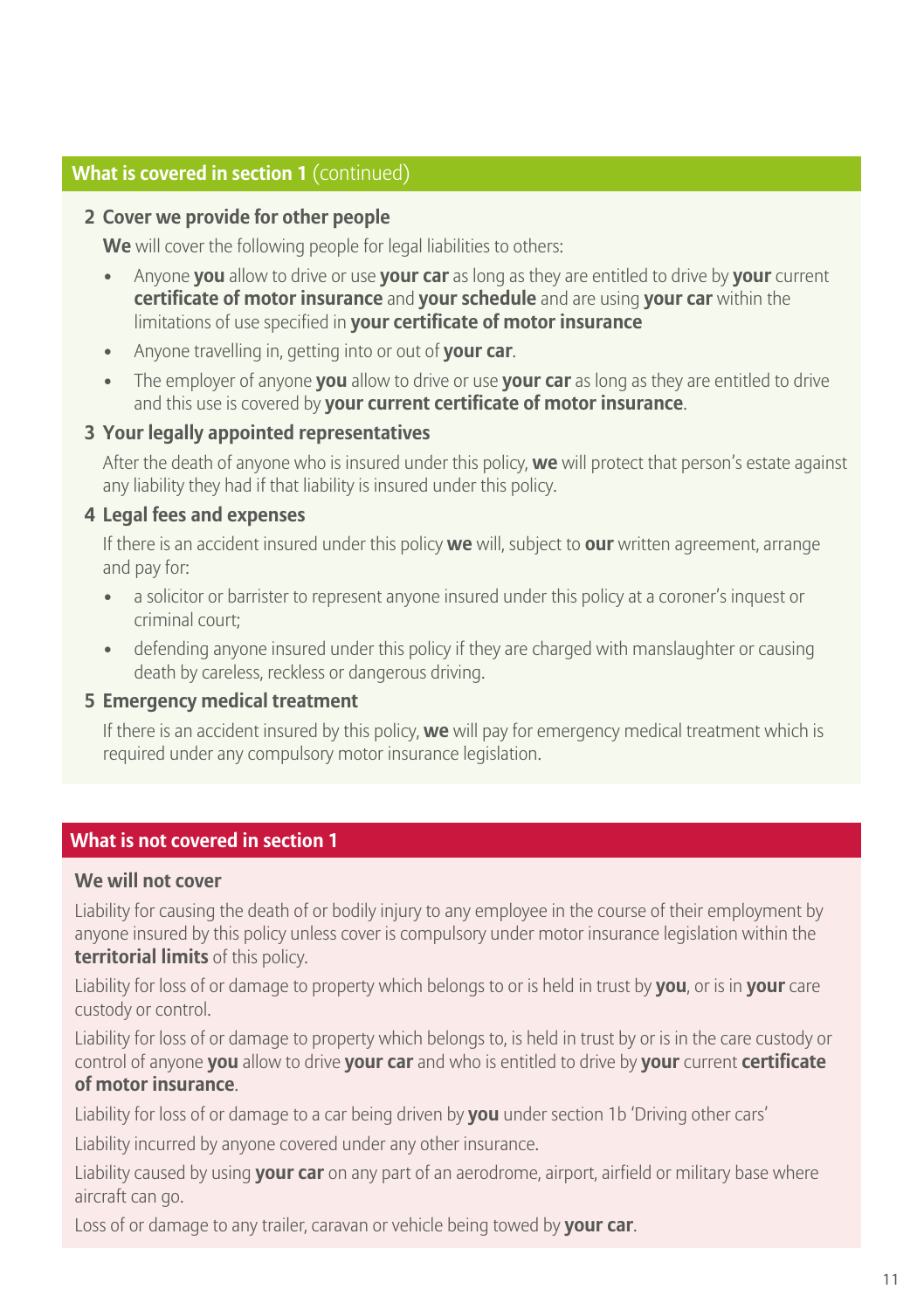### Section 2 – Loss of or damage to your car

#### **What is covered in section 2**

#### **Damage to your car**

**We** will, at **your** request, pay for:

- loss of or damage to **your car** up to the **market value** of **your car**; if **we** repair **your car we** may use alternative parts not supplied by the original manufacturer.
- the cost of replacing a child's car seat fitted in **your car** with a new one of the same or similar model if the existing seat is being used and is damaged as a result of a road traffic accident.
- the cost of draining **your car's** fuel tank due to accidental misfuelling and of repairing any damage caused to **your car's** engine as a consequence of it.
- the cost of protecting and removing **your car** to the nearest repairer and the cost of delivering **your car** back to **you** after it has been repaired as long as **your** home is in the United Kingdom, Channel Islands or the Isle of Man.
- replacement or repair of **your car's** windscreen, windows or sunroof.

#### **Replacing your car**

**We** will, at **your** request, replace **your car** with a new one of the same make, model and specification if **your car** is:

- stolen and not recovered within 28 days of **you** reporting the theft to **us**; or
- damaged to the extent that the cost of repair is more than 50% of the price of an identical new car at the time of loss or damage (based on the manufacturers last United Kingdom list price).

**We** will only do this if:

- **you** have owned **your car** (or it has been hired to **you** under a hire-purchase agreement or personal contract hire agreement) since it was first registered as new;
- the loss or damage happens before **your car** is one year old;
- **we** have **your** permission or the hire-purchase company's permission to replace **your car**;
- **your car** is in current production and available in the United Kingdom.

If **your car** is on lease hire, hire purchase or personal contract hire, **we** may be required to pay the owner for damage to **your car**. In that event **our** payment will be in full and final settlement of **our** liability under this section.

#### **Electric vehicles – Leased batteries**

In the event of loss or damage insured under this section, **we** may be required to make **our** payment to the owner of **your car's** battery, or batteries, if the battery is leased or hired.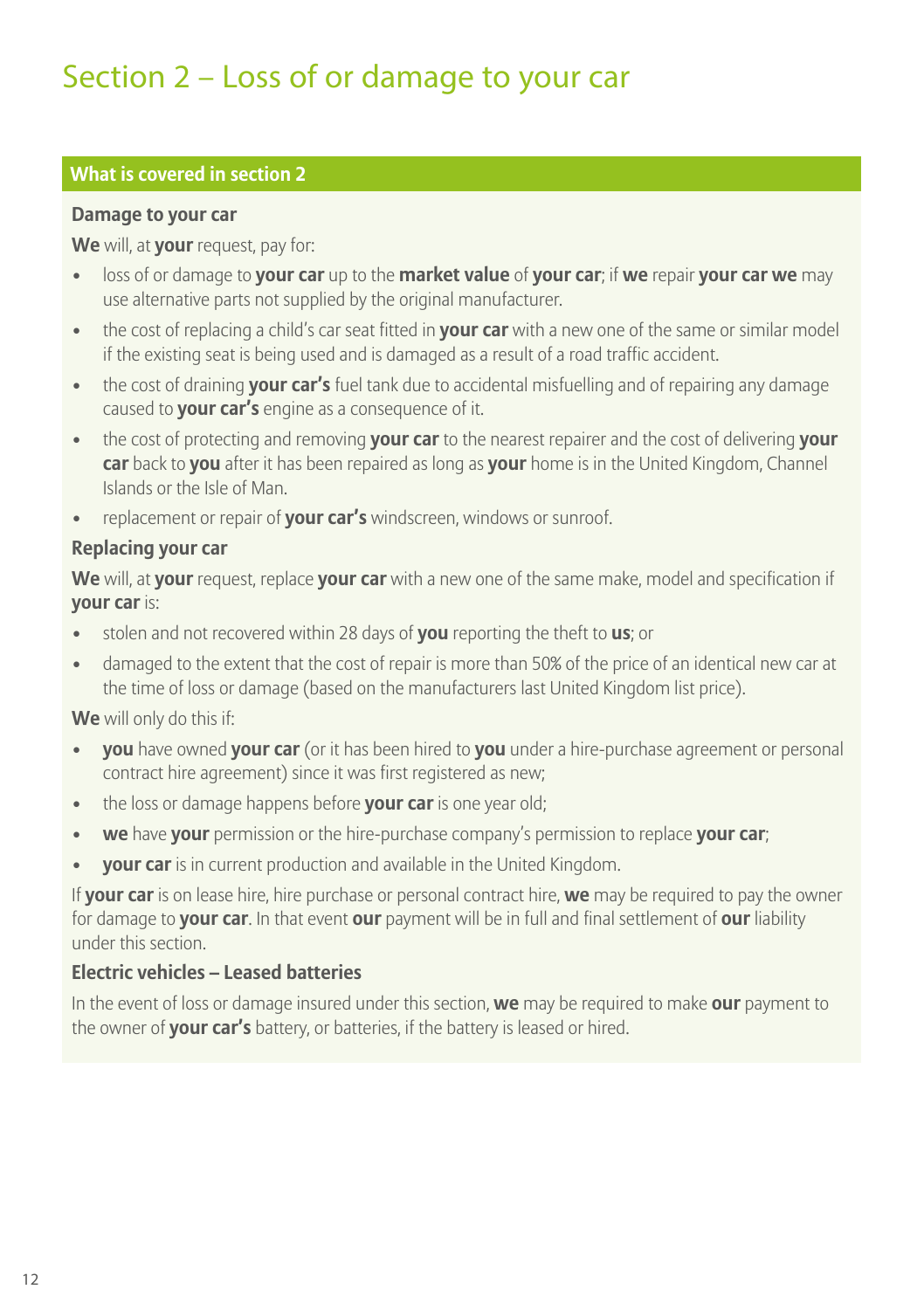#### **What is not covered in section 2**

#### **We will not cover**

Loss of or damage to **your car** following theft or attempted theft if it was unoccupied at the time of the loss or damage, unless **your car** was locked and the ignition key or other removable ignition device was not in or on **your car**.

Loss or damage to **your car** resulting from fraud or deception or by using any counterfeit form of payment which a bank or building society will not authorise.

Any amount over £750 for loss of or damage to audio, communication, navigational, or in-car entertainment equipment unless it is standard equipment, or a manufacturer fitted optional extra for **your car** when built. Such equipment must be permanently fitted to **your car** and operated exclusively by **your car's** electrical system.

#### **Fire, theft and malicious damage excess**

You will have to pay the first £120 of any claim made for fire, theft, attempted theft or malicious damage.

#### **Windscreen Damage Excess**

If **your** claim is only for repair or replacement of **your car's** windscreen, windows or sunroof or for bodywork scratched as a direct result of a damaged windscreen, window or sunroof **you** will have to pay the first –

- £75 for replacement using **our recommended repairer**
- £Nil for repair using **our recommended repairer**
- $£100$  for replacement or repair using any other repairer

**We** encourage the use of repair rather than replacement where possible.

#### **Accidental damage excess**

If **your** claim is not for fire, theft, malicious damage or windscreen, **you** will have to pay the **excess** shown in the category of driver table below. These **excesses** are additional to any other **excess** which may apply (please refer to **your schedule**).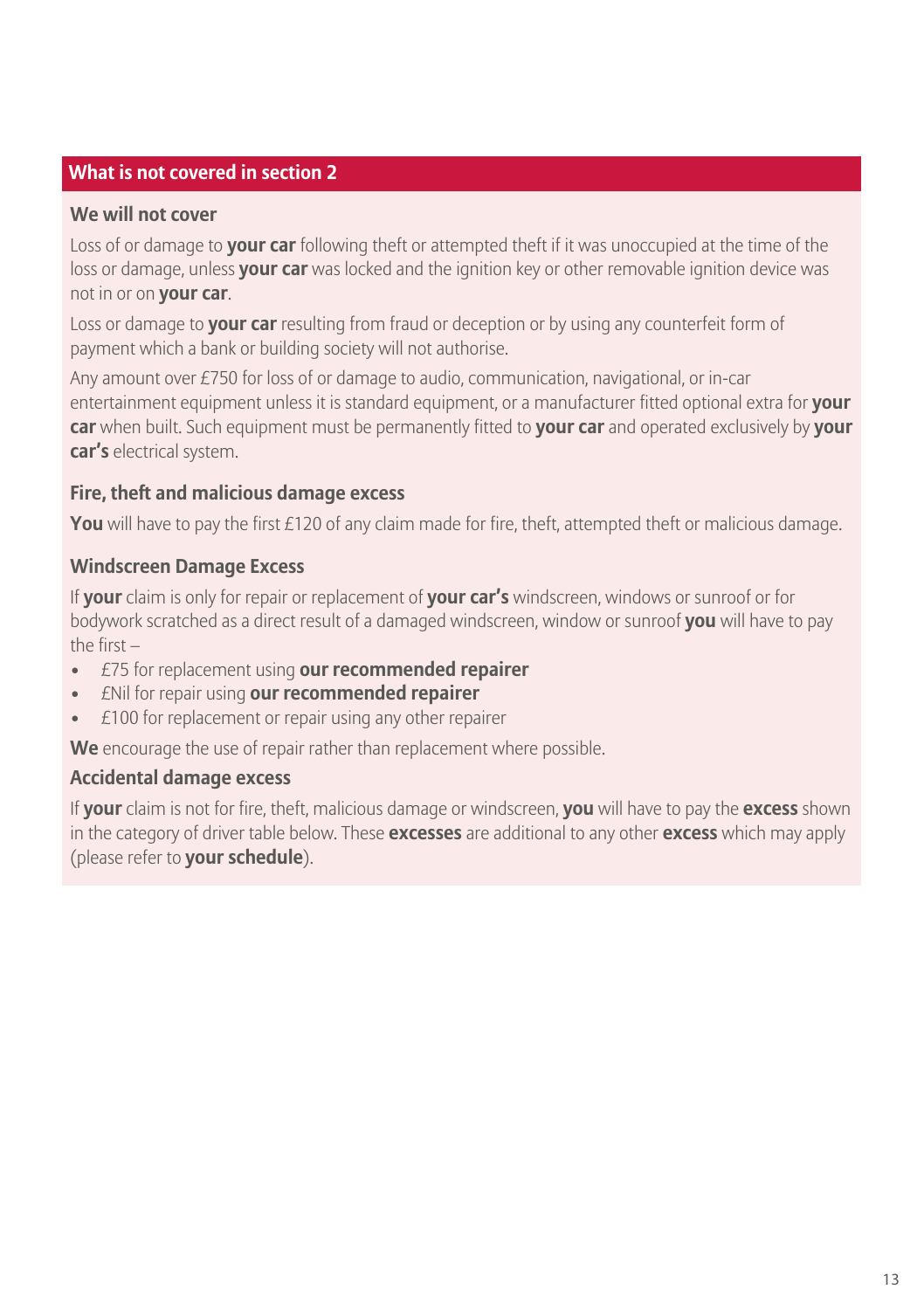## Section 2 – Loss of or damage to your car (continued)

#### **What is not covered in section 2** (continued)

#### **Category of driver**

| Driver's Age | <b>Experienced</b> | Inexperienced |
|--------------|--------------------|---------------|
| $17$ to $20$ | £350               | £350          |
| $21$ to $24$ | F250               | f350          |
| 25 or over   | £120               |               |

An inexperienced driver is someone who has not held a full licence issued in the European Union, Great Britain, Northern Ireland, the Channel Islands or the Isle of Man for at least one year.

Wear and tear, depreciation, mechanical, electrical, electronic or computer failures, breakdowns or breakages.

Damage to tyres caused by braking, punctures, cuts or bursts.

Damage or destruction due to pressure waves caused by aircraft or other flying objects.

Loss of value following repairs to **your car**.

Loss of use of **your car** or other indirect loss such as travel expenses or loss of earnings.

Loss or damage arising from confiscation, requisition or destruction of **your car** by or under order of any government, Public or Local Authority.

Any damage caused deliberately by **you** or anyone else insured under this policy.

The cost of reinstating or replacing data of any type that was held in or stored on any equipment in **your car**. Any loss or damage as a result of theft of, or the unauthorised taking of, **your car** by a family member or anyone who lives with **you**, unless **you** report them to the police for taking **your car** without **your** consent.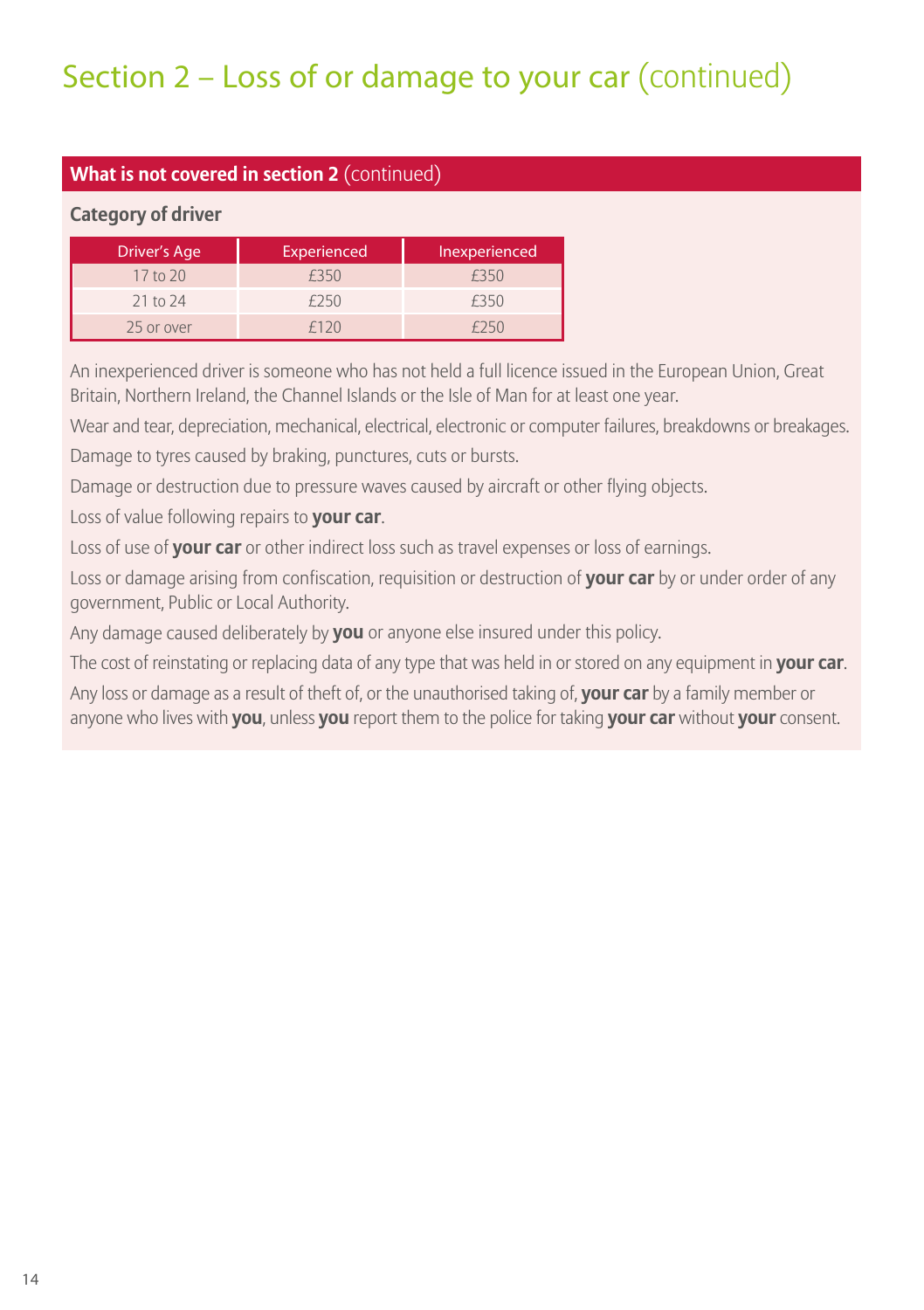### Section 3 – Medical expenses

Following an accident involving **your car we** will pay;

- medical, surgical and dental fees up to £200 for each person
- veterinary fees up to £200 for each domestic pet (for a maximum of two pets) if they are injured while travelling in **your car**.

**We** will also pay **you** £30 a day for up to 30 days if **you** have to stay in hospital.

### Section 4 – Personal belongings

#### **What is covered in section 4**

**We** will pay, at **your** request, up to:

- £300 for personal belongings
- £200 for wheelchairs, prams, child's push chairs, buggies and carrycots

while in or on **your car** if they are lost or damaged by an accident, fire, theft or attempted theft.

#### **What is not covered in section 4**

**We** will not pay for loss of or damage to:

- money including cash, cheque books, credit, debit cheque and loyalty cards
- tickets vouchers documents or securities (financial certificates such as shares and bonds);
- jewellery including watches;
- mobile phones
- goods, samples or business equipment which **you** or any person insured by this policy carry in connection with any trade or business

**We** will not pay for any loss following theft or attempted theft if **your car** was unoccupied at the time of the loss, unless

- **your car** was locked and the ignition key or other removable ignition device was not in or on **your car**, or
- **your** personal belongings were stolen from the locked boot of **your car** if **your car** is a convertible.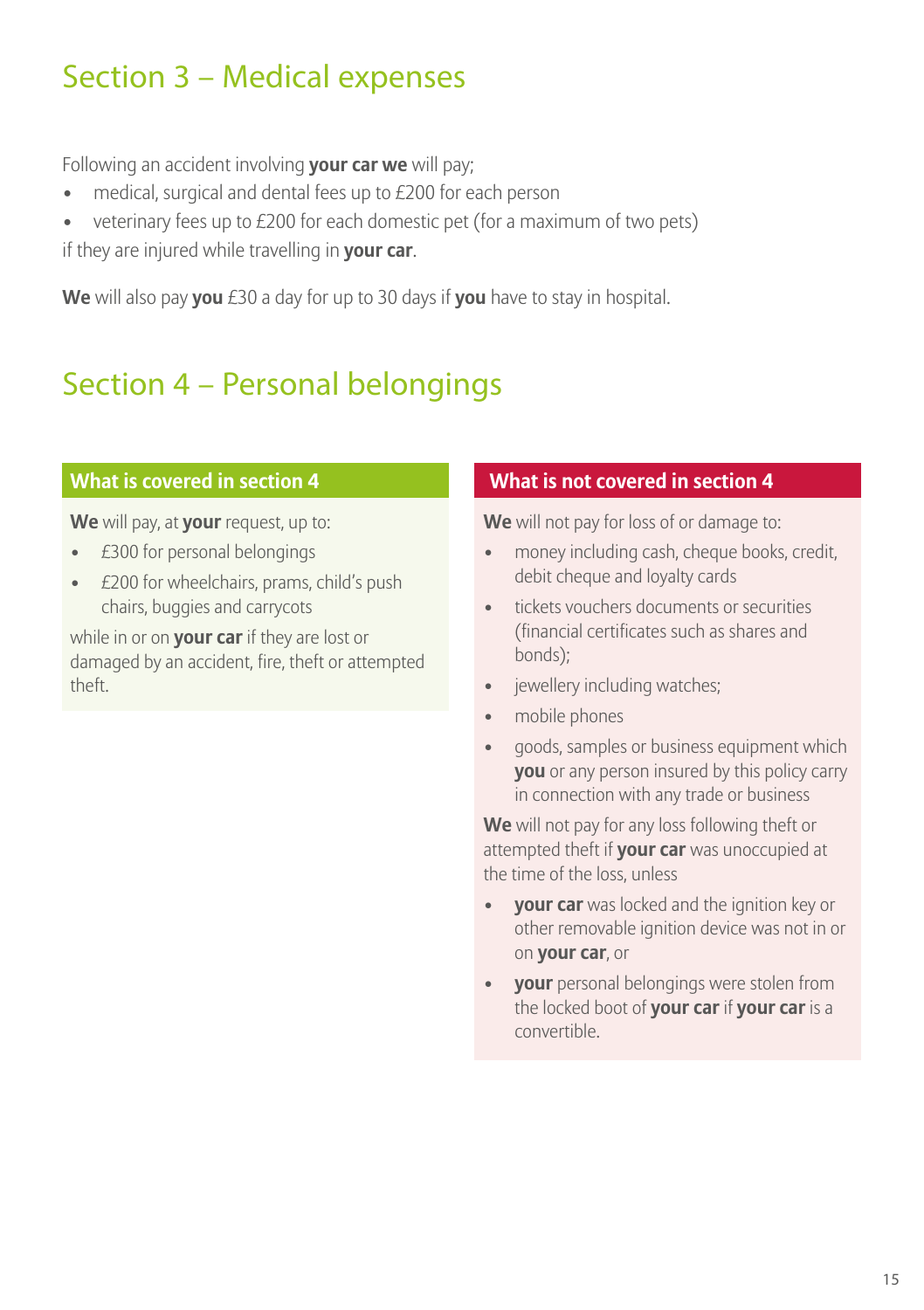### Section 5 – If you or your spouse or civil partner are involved in an accident

If **you** or **your spouse** or **civil partner** are in an accident while travelling in **your car** or getting into or out of any motor car and this is the only cause of death or bodily injury to **you** or **your spouse** or **civil partner**, **we** will pay £5,000 per person if **you** or **your spouse** or **civil partner** die, suffer the total and permanent loss of sight in one or both eyes or lose any limbs.

**We** will only pay for one benefit for death or injury to each person for any one injury in any one **period of insurance.**

#### **What is covered in section 5 What is not covered in section 5**

#### **We will not cover**

- death or loss of sight or limb if this happens more than three months after the accident.
- any loss under this section if **you** are a firm, company or more than one person.
- deliberately injuring **yourself** or **your spouse** or **civil partner**
- suicide or attempted suicide
- any injury caused by a natural disease or weakness;
- any injury caused by being under the influence of drugs or alcohol to a level which would be a driving offence in the country where the accident happens.

### Section 6 – Replacement locks

**We** will cover the cost of changing locks on **your car** if the keys, transmitter or immobiliser key have been lost or stolen provided **you** report the loss to the police within 24 hours of discovering it.

The maximum **we** will pay for any one claim is £1,000.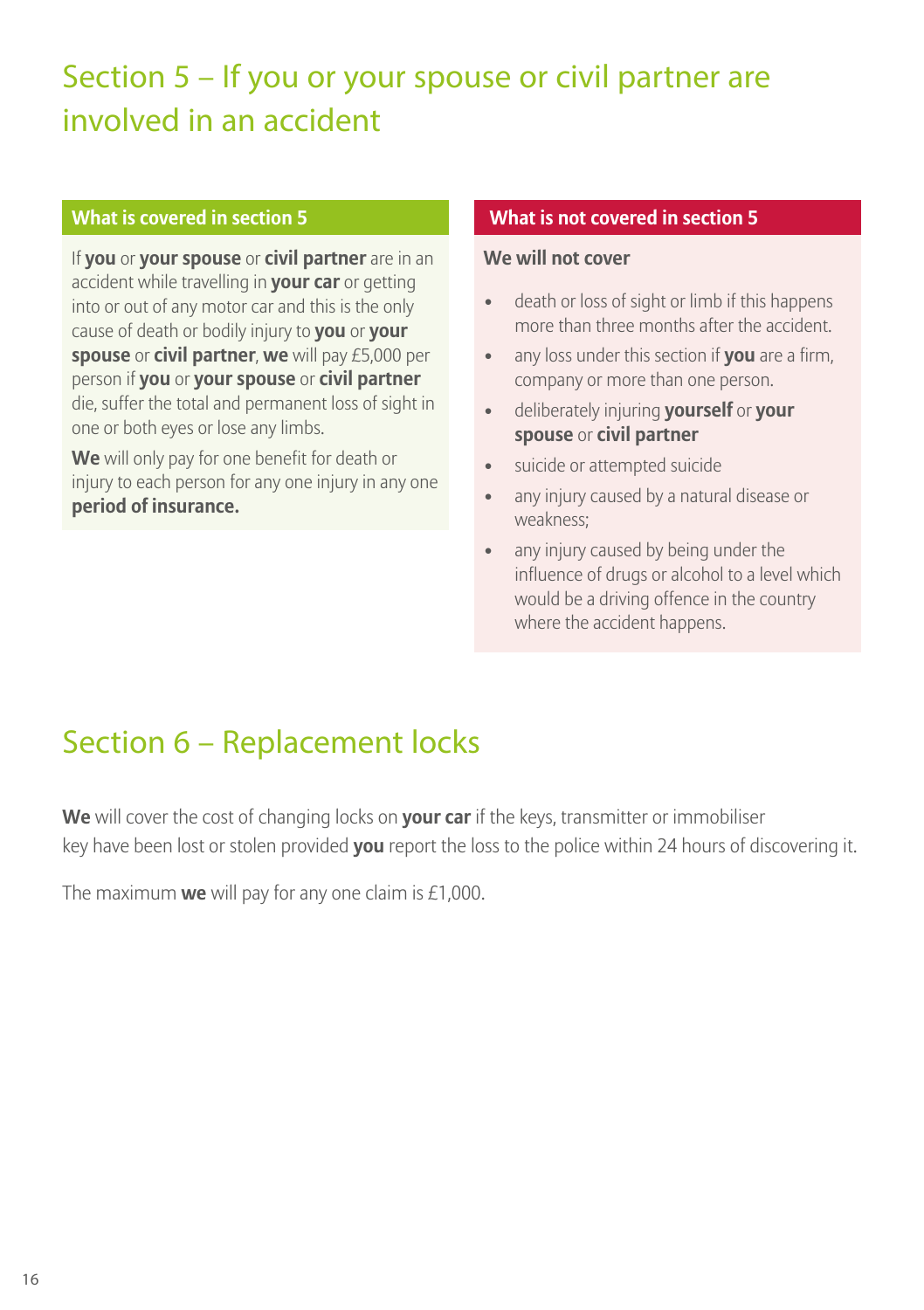### Section 7 – Foreign travel

This policy provides the minimum cover **you** need by law to use **your car** in the following countries:

**Territorial limits** – Great Britain, Northern Ireland, The Isle of Man, The Channel Islands, Andorra, Austria, Belgium, Bulgaria, Croatia, Cyprus, Czech Republic, Denmark, Estonia, Finland, France, Germany, Gibraltar, Greece, Hungary, Iceland, Italy, Latvia, Liechtenstein, Lithuania, Luxembourg, Malta, Monaco, Netherlands, Norway, Poland, Portugal, Republic of Ireland, Romania, San Marino, Serbia, Slovakia, Slovenia, Spain, Sweden, Switzerland and the Vatican City. It also includes travelling between these countries by air, rail or sea, including loading and unloading.

Where the level of cover in any European Community Member State is less than that provided by the legal requirements of the United Kingdom, the level of cover that applies in the United Kingdom will apply in that Member State.

This policy also provides the cover shown in the **schedule** in any country in the **territorial limits** as long as:

- **your car** is otherwise permanently kept in Great Britain, Northern Ireland, the Channel Islands or The Isle of Man
- **your** main permanent address is in Great Britain, Northern Ireland, the Channel Islands or The Isle of Man,
- **your** visits are only temporary and do not exceed 90 days in any one **period of insurance**.

For cover outside the **territorial limits** or an extended period **you** must tell **your insurance advisor**.

If **we** agree to extend cover **we** may charge an additional premium or apply terms or both.

**We** will pay any customs duty if **your car** is damaged and **we** cannot return it to Great Britain, Northern Ireland, the Channel Islands or the Isle of Man after a claim covered by this policy.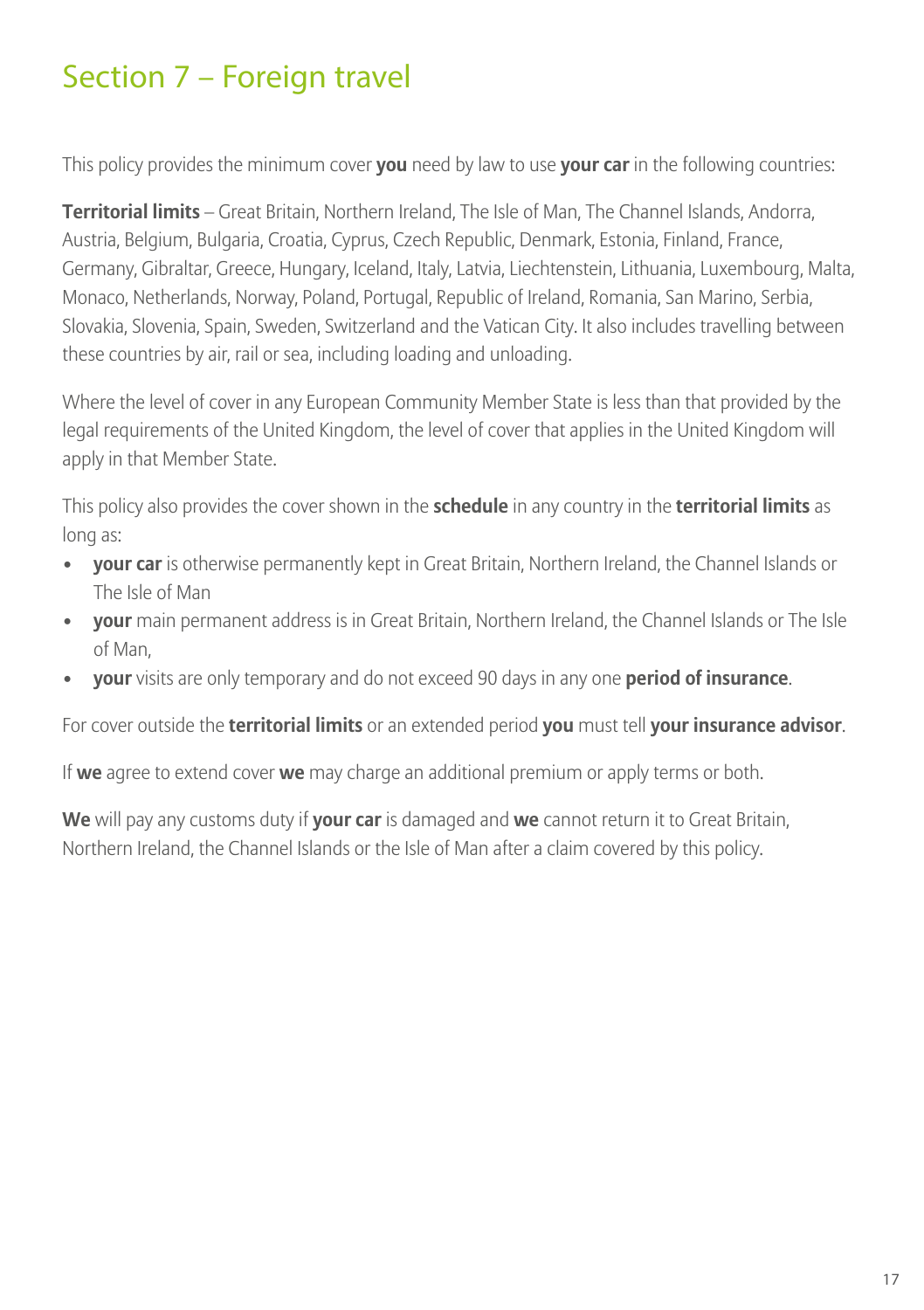### Section 8 – No claim discount (NCD)

**We** will give **you** a no claim discount as long as the insurance has been in force for 12 months and that each renewal period is for a further 12 months.

#### **Claims that will not reduce your no claim discount:**

- Claims **we** pay solely for a broken windscreen or windows, or for repairing scratched paintwork directly caused by broken glass; and
- Claims made due to an accident with an uninsured driver, provided that **you** are able to meet the conditions of Section 11 – Uninsured Drivers, please see page 26 for further details.

If **you** do not make a claim **your** NCD will continue to increase at each renewal up to a maximum of 9 years.

If **you** have not chosen to protect **your** NCD, each claim in the **period of insurance** will reduce the discount by two years.

If **you** have chosen to protect **your** NCD and paid an extra premium for this, **we** will not reduce **your** discount when **you** renew **your** policy if **you** have made only one claim. If **you** make more than one claim in the **period of insurance your** NCD will be reduced by two years for each additional claim made.

The tables overleaf show how this works both with and without NCD protection.

**You** will not be able to protect **your** NCD if **you** have earned less than 4 years NCD at the beginning of the **period of insurance**.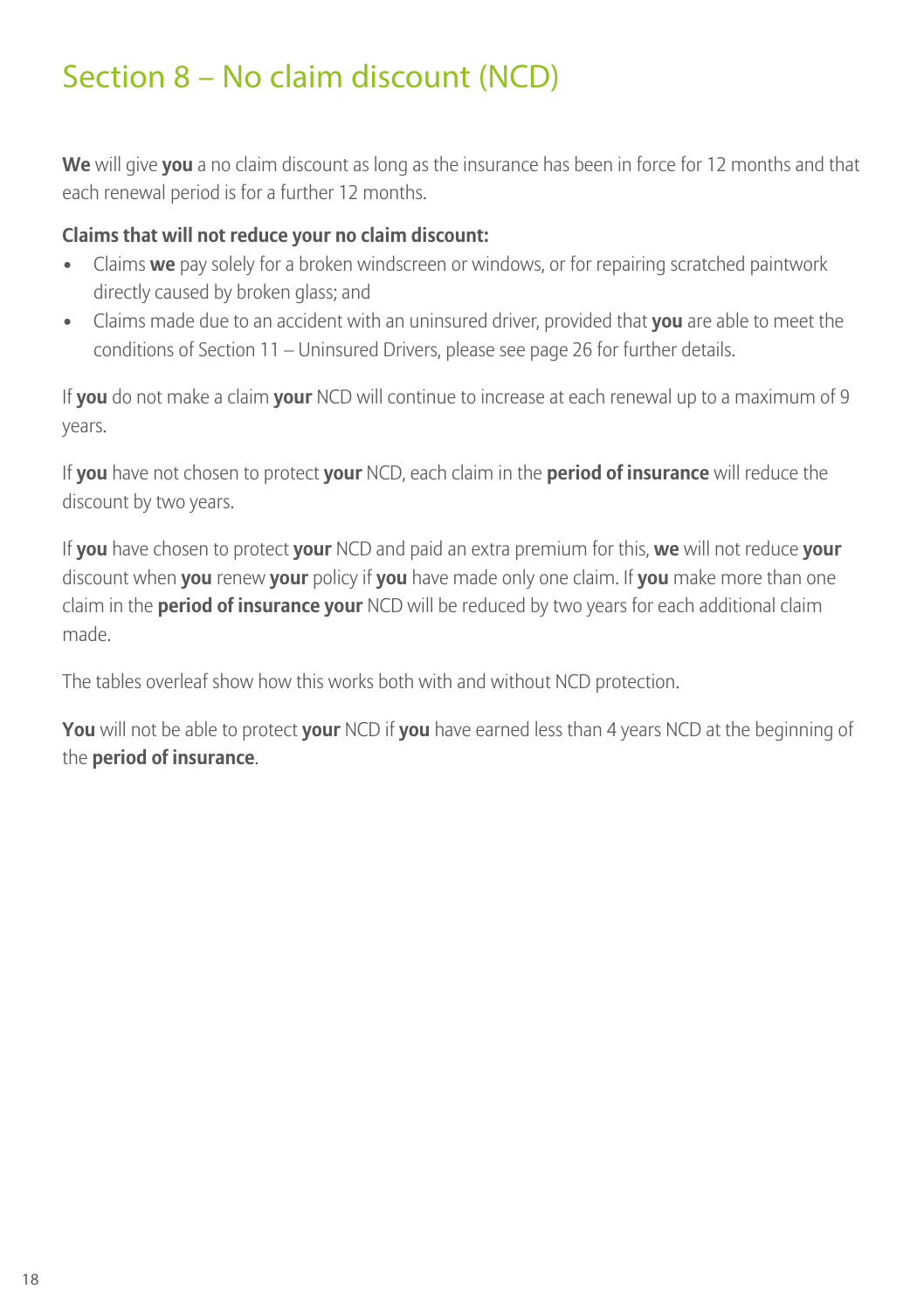### Section 8 – No claim discount (NCD) (continued)

| <b>NCD Years</b><br>at inception | NCD Years at next renewal without no claims<br>discount protection   |                |                |                |  |  |
|----------------------------------|----------------------------------------------------------------------|----------------|----------------|----------------|--|--|
| or last year's<br>renewal        | Prejudicial Claims since the beginning of the<br>period of insurance |                |                |                |  |  |
|                                  | <b>None</b>                                                          |                | $\overline{2}$ | 3 or more      |  |  |
| $\overline{0}$                   | 1                                                                    | $\overline{0}$ | $\Omega$       | $\overline{0}$ |  |  |
| 1                                | $\overline{2}$                                                       | $\overline{0}$ | $\theta$       | $\overline{0}$ |  |  |
| $\overline{2}$                   | 3                                                                    | $\overline{0}$ | $\Omega$       | $\overline{0}$ |  |  |
| 3                                | $\overline{4}$                                                       | 1              | $\theta$       | $\overline{0}$ |  |  |
| $\overline{4}$                   | 5                                                                    | $\overline{2}$ | $\overline{0}$ | $\overline{0}$ |  |  |
| 5                                | 6                                                                    | 3              | 1              | $\overline{0}$ |  |  |
| 6                                | 7                                                                    | $\overline{3}$ | $\overline{1}$ | $\overline{0}$ |  |  |
| $\overline{7}$                   | 8                                                                    | 3              | 1              | $\overline{0}$ |  |  |
| 8                                | 9                                                                    | 3              | $\overline{1}$ | $\overline{0}$ |  |  |
| $9+$                             | 9                                                                    | 3              | 1              | $\Omega$       |  |  |

#### **NCD Years without no claims discount protection**

#### **NCD Years with no claims discount protection**

| <b>NCD Years</b><br>at inception | NCD Years at next renewal with no claims<br>discount protection      |                |                |              |              |  |
|----------------------------------|----------------------------------------------------------------------|----------------|----------------|--------------|--------------|--|
| or last year's<br>renewal        | Prejudicial Claims since the beginning<br>of the period of insurance |                |                |              |              |  |
|                                  | <b>None</b>                                                          | 1              | 2              | 3            | 4 or<br>more |  |
| $\overline{0}$                   | $\mathbf{1}$                                                         | n/a            | n/a            | n/a          | n/a          |  |
| 1                                | $\overline{2}$                                                       | n/a            | n/a            | n/a          | n/a          |  |
| $\overline{2}$                   | 3                                                                    | n/a            | n/a            | n/a          | n/a          |  |
| 3                                | $\overline{4}$                                                       | n/a            | n/a            | n/a          | n/a          |  |
| $\overline{4}$                   | 5                                                                    | $\overline{4}$ | $\overline{2}$ | $\Omega$     | $\Omega$     |  |
| 5                                | 6                                                                    | 5              | 3              | $\mathbf{1}$ | $\Omega$     |  |
| 6                                | $\overline{7}$                                                       | 6              | 3              | $\mathbf{1}$ | $\Omega$     |  |
| 7                                | 8                                                                    | 7              | 3              | 1            | $\Omega$     |  |
| 8                                | 9                                                                    | 8              | 3              | $\mathbf{1}$ | $\Omega$     |  |
| $9+$                             | 9                                                                    | 9              | 3              | 1            | $\Omega$     |  |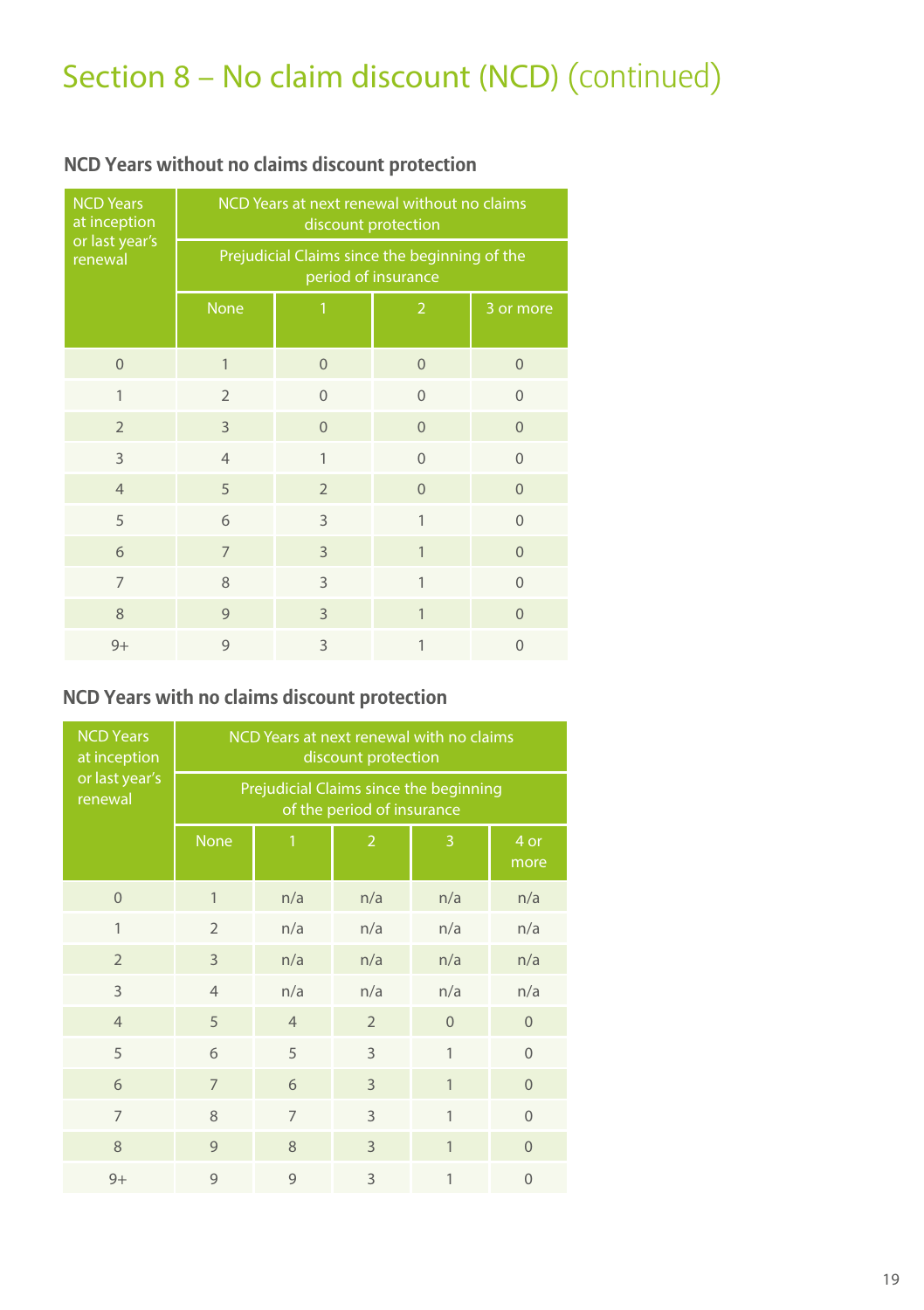### Section 9 – Emergency accommodation and travel expenses

**We** will pay **you** and any person travelling in **your car** up to £40 for any overnight accommodation or to travel home if **your car** is stolen or damaged as a result of an accident covered under this policy.

### Section 10 – Loss of vehicle licence

Following the total loss of **your car** due to an event covered by this policy **we** will pay **you** the unused portion of the road fund licence if **you** are unable to make a recovery from the Licensing **Authorities** 

### Section 11 – Uninsured drivers

If **you** make a claim following an accident and the driver of the other vehicle is not insured **you** will not lose **your** no claim discount or have to pay any **excess** as a result of that accident provided;

- **we** establish that the accident is not **your** fault and
- **you** are able to provide details of the other vehicle's make, model and registration number and
- **you** provide the name and address of the person driving the other vehicle if possible.

**You** may have to pay **your excess** when **you** first claim and **you** may also temporarily lose **your** no claim discount. If subsequently **we** are satisfied that the accident was not **your** fault **we** will repay **your excess**, reinstate **your** no claim discount and refund any premium which may be due to **you**.

### Section 12 – Luggage trailer

**We** will pay up to £250 under Section 2 (Loss of or damage to **your car**) of this policy for loss or damage to a luggage trailer, whether or not it is attached to **your car** at the time of the accident or loss.

#### **What is covered in section 12 What is not covered in section 12**

Any damage caused deliberately by **you** or anyone else insured under this policy.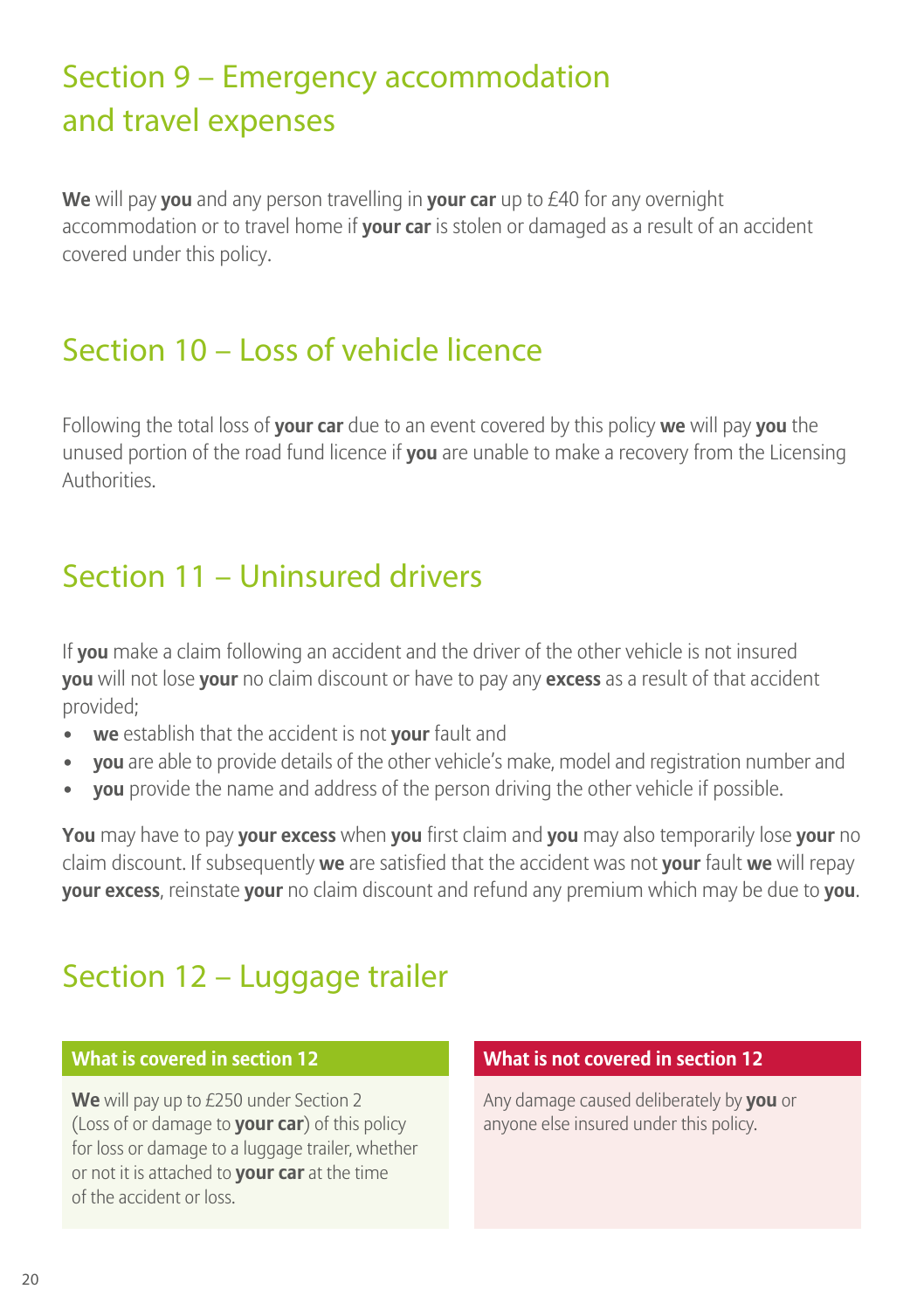### General exclusions applying to all parts of this policy

#### **What is not covered**

- **1 We** will not cover loss or damage or legal liability directly or indirectly caused by:
	- ionising radiation or contamination by radioactivity from any nuclear fuel or from any nuclear waste from the burning of nuclear fuel; or
	- the radioactive, toxic, explosive or other dangerous properties of any explosive nuclear machinery or any part of it.
- **2 We** will not cover loss, damage, injury or liability as a result of:
	- earthquake;
	- underground fire; or
	- war, invasion, revolution or any similar event.

 However, **we** will provide the cover **you** need to meet the requirements of any compulsory insurance legislation in force within the **territorial limits** of this policy.

- **3 We** will not cover any claim or damage arising while **your car** is being:
	- driven by anyone who is not mentioned in the "Person or classes of persons entitled to drive" section noted in **your** current **certificate of motor insurance**; or
	- used for a purpose which is not permitted by **your** current **certificate of motor insurance**. However, this exclusion does not apply to:
	- claims under Section 2 (Loss of or damage to **your car**);

and

• the cover given to **you** (and to no other person) under Section 1 (**Your** liability to others)

while **your car** is being used without **your** authority or by a motor trader for servicing or repair.

- **4 We** will not cover any loss, damage or liability caused by riot or civil commotion outside England, Scotland, Wales, the Channel Islands or the Isle of Man unless **we** have to meet any compulsory motor insurance legislation.
- **5 We** will not cover loss, damage, liability, cost or expense of whatever nature directly or indirectly caused by, resulting from or in connection with any act of terrorism regardless of any other cause or event contributing at the same time or in any other sequence to the loss.

For the purpose of this exclusion an act of terrorism means;

- the use, or threatened use, of biological, chemical and/or nuclear force by any person or group of people whether acting alone or on behalf of or in connection with any organisation(s) or government(s) committed for political, religious, ideological or similar purposes including the intention to influence any government and/or to put the public or any section of the public in fear.
- any act deemed by the government to be an act of terrorism.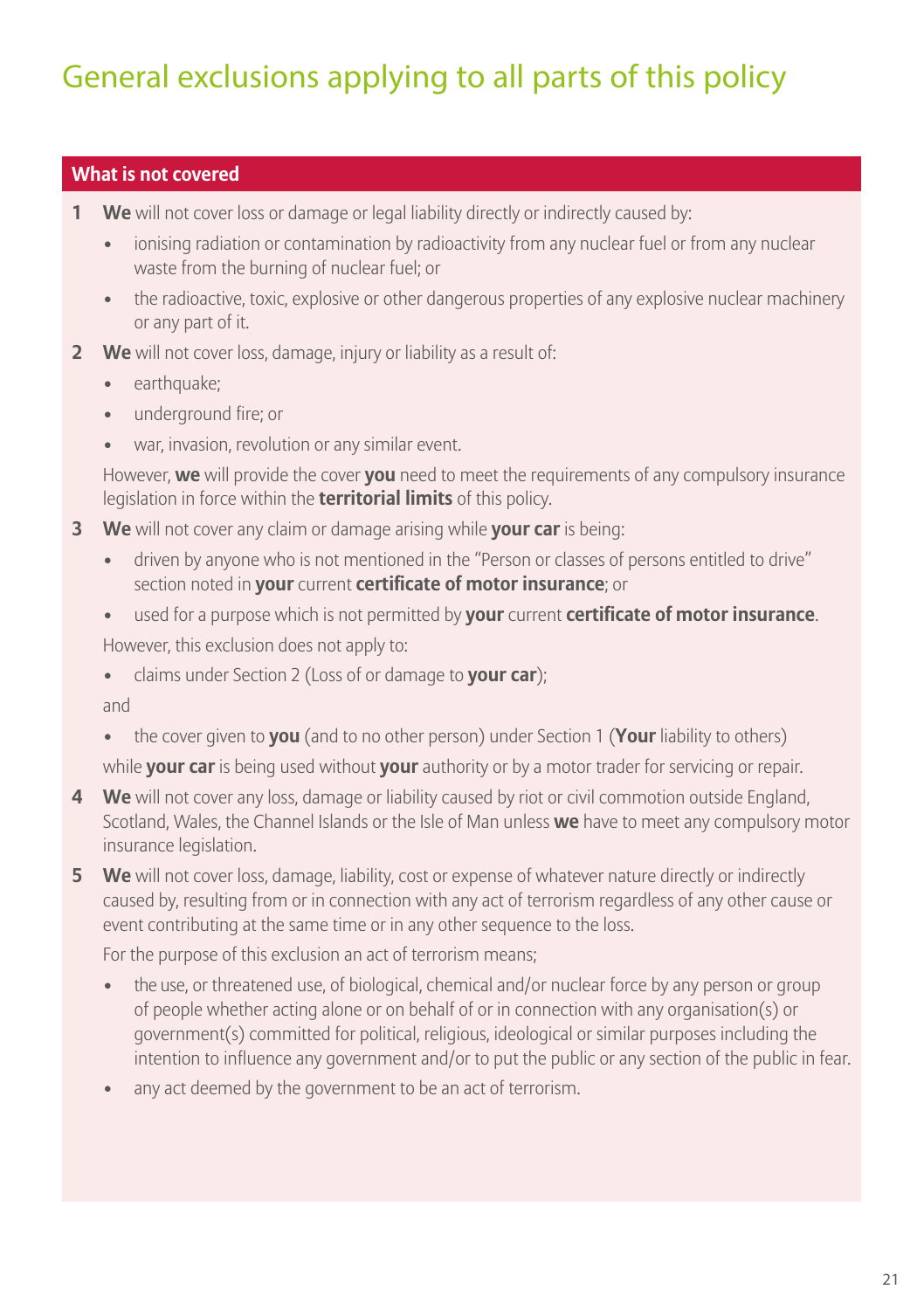## General exclusions applying to all parts of this policy (continued)

#### **What is not covered** (continued)

**6 We** will not cover any loss, damage or liability caused directly or indirectly by pollution or contamination unless the pollution or contamination is directly caused by a sudden individual, unintentional and unexpected incident which entirely takes place at a specific time and location during the **period of insurance**.

 All pollution or contamination which results out of one incident shall be considered to have occurred at the time the incident took place. This exclusion shall not apply where **we** have to meet the requirements of any compulsory motor insurance legislation in force within the **territorial limits** of this policy.

- **7** Loss damage or liability arising out of or as a result of any agreement or contract **you** have entered into.
- **8 We** will not pay more than **our** legal liability under compulsory motor insurance legislation for any claim, if the driver of **your car**, at the time of the accident
	- is found to be over the permitted limit for alcohol
	- is unfit to drive through drink or drugs, whether prescribed or otherwise
	- fails to provide a sample of breath, blood or urine when required to do so, without lawful reason

 If **we** are obliged to make a payment in such circumstances **we** reserve the right to seek to recover any such amounts from **you** or the driver of **your car**.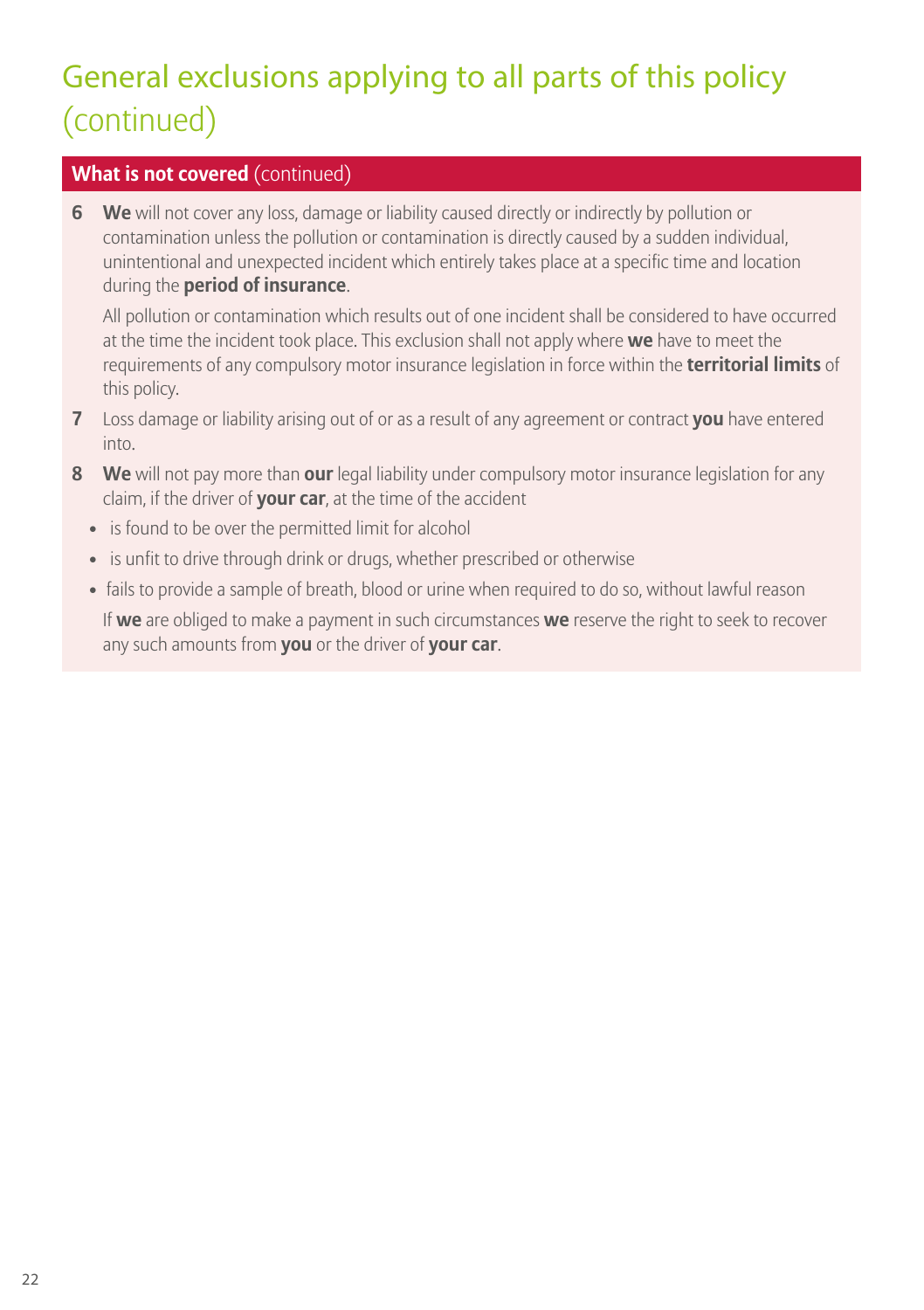### General conditions applying to this policy

#### **1 Premiums**

 **You** shall pay the premium or any premium instalment on demand. If **you** pay **your** premium by instalments, in the event that **you** fail to pay one or more instalments whether in full or in part, **we** will cancel the policy in line with General Condition 9 of this policy.

#### **2 Taking care of your car**

 **You** must do all **you** reasonably can to protect **your car** from damage or theft and keep it in a good and roadworthy condition. Where required by law, **your car** must have a current Department for Transport test certificate (MOT). If **we** ask, **you** must allow **us**, or **our** representative, to inspect **your car** at any reasonable time.

#### **3 Keeping to the terms of the policy**

**We** will only give **you** the cover described in this policy if:

- any person claiming has met all the conditions as far as they apply; and
- any declarations made and information given to **us** verbally electronically or in writing on the application or **Statement of Insurance** on which this policy is based is complete and correct as far as **you** know.

#### **4 Other insurances**

**We** will not make any payment if there is cover under any other insurance.

#### **5 Compulsory insurance**

 If the law of any country in which this policy covers **you** says **we** must pay a claim which **we** would otherwise not have paid, then **we** are entitled to recover such payments from **you**.

#### **6 Misrepresentation, Fraud and Financial Crime**

If **you** or anyone representing **you**:

- provides **us** with misleading or incorrect information to any of the questions asked when applying for, amending or renewing this insurance;
- deliberately misleads **us** to obtain cover, gain a cheaper premium or more favourable terms;
- provides **us** with false documents
- makes a fraudulent payment by bank account and/or card;

**We** may:

- agree to amend **your** policy to record the correct information, apply any relevant policy terms and conditions and collect any additional premium due including any premium adjustment charge to cover **our** operational costs;
- reject a claim or reduce the amount of payment **we** make;
- cancel or void **your** policy (treat it as if it never existed), including all other policies which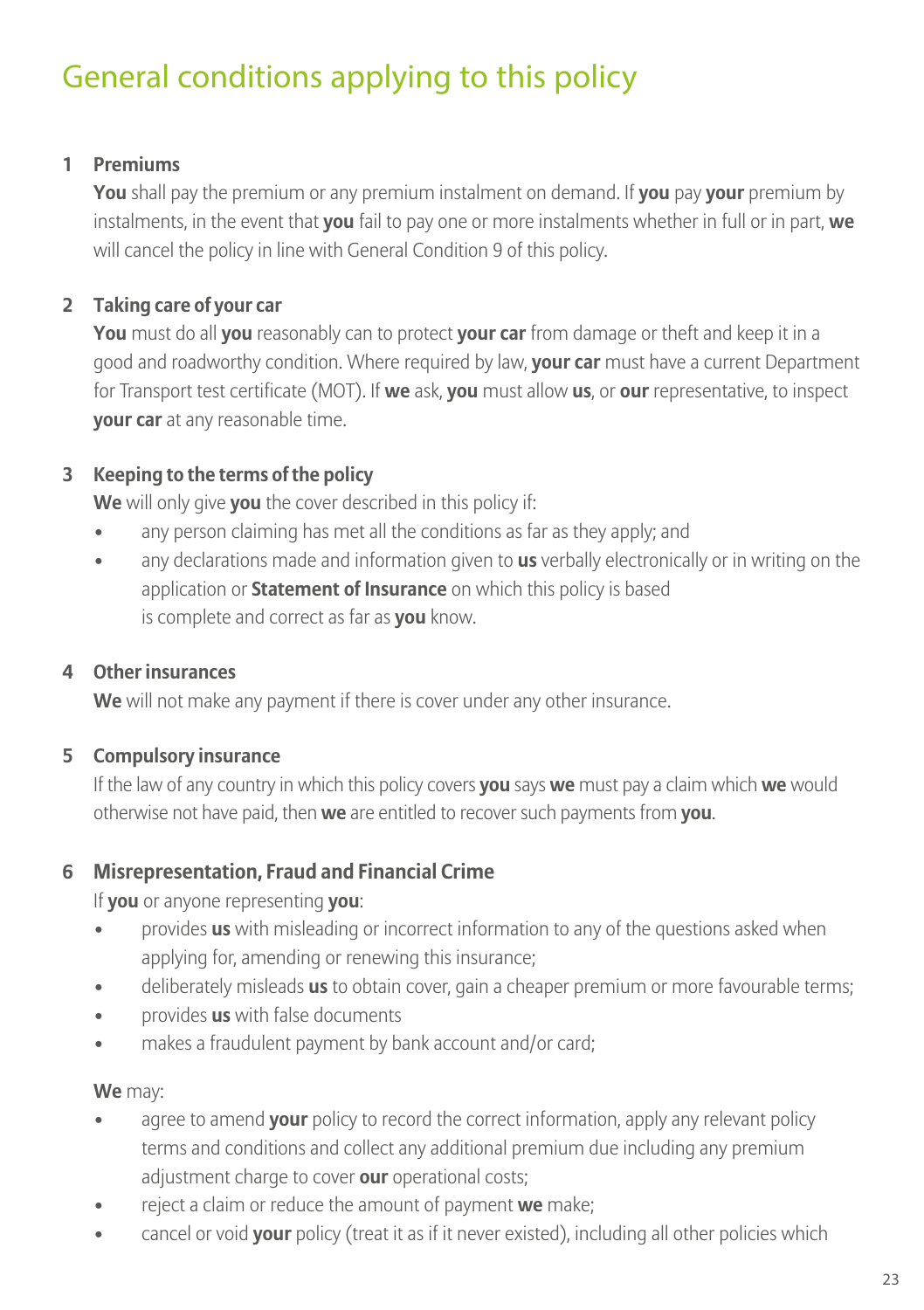### General conditions applying to this policy (continued)

**you** have with **us**, and apply a cancellation premium charge.

Where fraud is identified **we** will:

- not return any premium paid by **you**.
- recover from **you** any costs **we** have incurred.
- pass details to fraud prevention and law enforcement agencies who may access and use this information. Other insurers may also access this information.

### **Claims Fraud**

If **you** or anyone representing **you**:

• makes a claim or part of any claim that is fraudulent, false or exaggerated;

**We** may:

- reject the claim or reduce the amount of payment **we** make;
- cancel **your** policy from the date of the fraudulent act and not return any premium paid;
- recover from **you** any costs **we** have incurred relating to the fraudulent claim and any further claims notified after the date of the fraudulent act;
- pass details to fraud prevention and law enforcement agencies who may access and use this information. Other insurers may also access this information.

#### **7 Arbitration**

 If **we** accept **your** claim but **you** do not agree with the amount **we** will pay **you**, **we** will refer the matter to an arbitrator chosen by **you** and **us**. **You** cannot take any action against **us** until **you** and **we** have received the arbitrator's final decision.

#### **8 Reflection period**

#### **(applicable to new policies and renewals)**

 **You** may cancel this policy within 14 days of the date **you** receive it. If **you** wish to do this, please contact **your insurance advisor**. **Your** policy will be cancelled from the date **you** request, or the date **your** request is received, whichever is the later. If **you** choose to do this and provided **your** request is received on or before the 14th day, **you** are entitled to a refund of the premium **you** have paid for this insurance. **We** will charge a pro-rata premium plus £15 plus Insurance Premium Tax to cover **our** operational costs which is subject to a minimum amount payable of £25 plus Insurance Premium Tax except where an incident has occurred which may give rise to a **prejudicial claim**, in which case the full annual premium will be payable to **us**.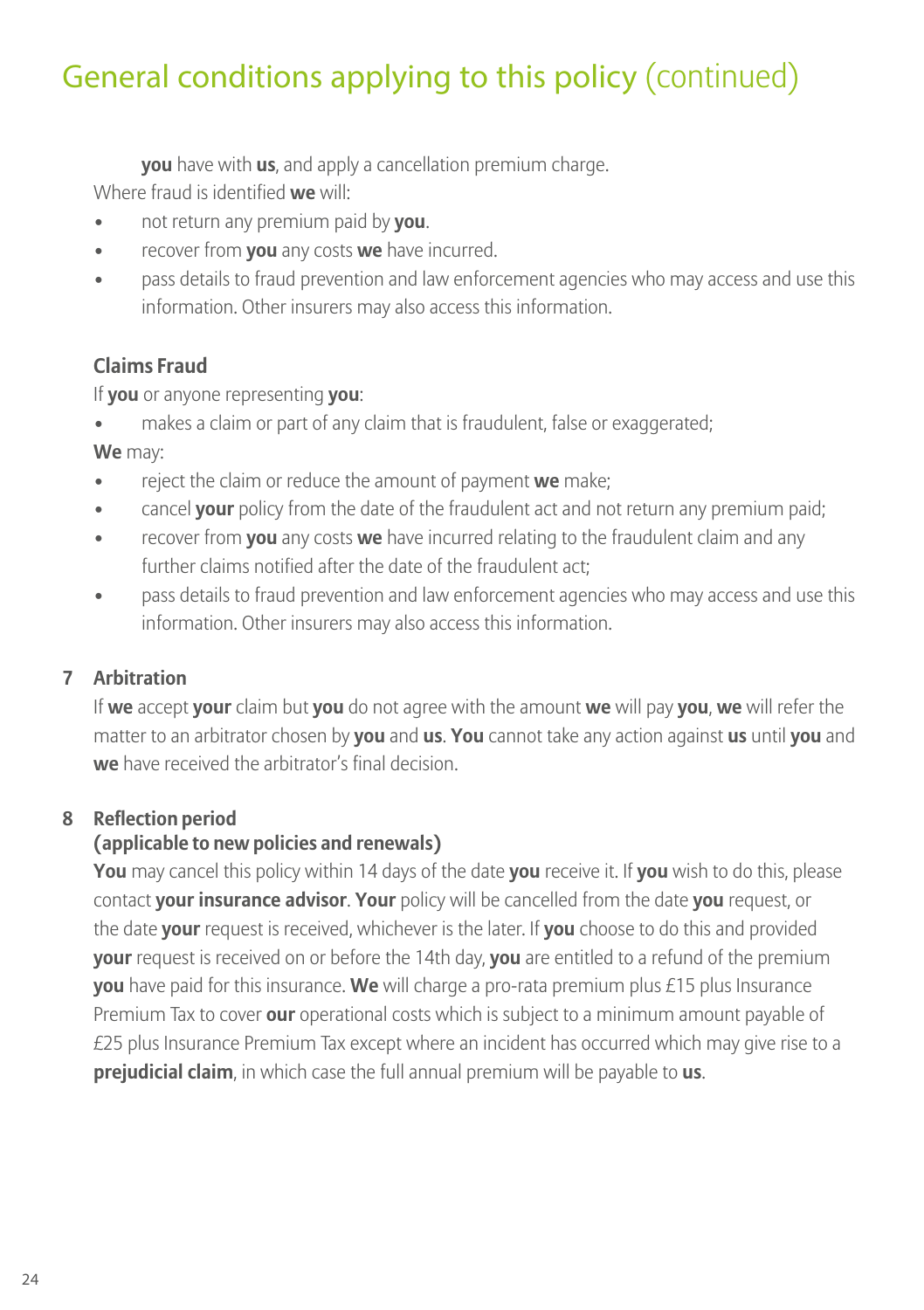#### **9 Cancelling your policy (outside the Reflection period)**

 **We** may cancel this policy by giving **you** seven days notice in writing to **your** last known address. If this happens **we** will refund the part of the premium that **you** have not yet used.

**We** may cancel **your** policy where there are serious grounds to do so, this includes:

- failure to meet the terms and conditions of this policy;
- where **you** are required in accordance with the terms of **your** policy to co-operate with **us**, or send **us** information or documentation and **you** fail to do so in a way that materially affects **our** ability to process a claim, or **our** ability to defend **our** interests;
- failure when requested to supply **us** with other relevant documentation or information that **we** need;
- changes to **your** policy details or circumstances that **we** do not cover under **our** policy; or
- use of threatening or abusive behaviour or language, or intimidation or harassment of **our** staff or suppliers.

**We** will cancel **your** policy immediately if:

- **we** identify misrepresentation or any attempt to gain an advantage under this insurance to which **you** are not entitled;
- **we** identify **your** involvement in or association with insurance fraud and/or financial crime.

 If a claim has been made or misrepresentation, fraud or financial crime identified, **we** will cancel **your** cover but may not refund any premium. If **you** are paying by instalments, **you** must still pay **us** the balance of the full annual premium.

 If **you** wish to cancel this policy, please contact **your insurance advisor**. **Your** policy will be cancelled from the date **you** request, or the date **you** contact **your insurance advisor**, whichever is the later.

 If **you** cancel the policy before the first renewal date **we** will refund the part of the premium **you** have not yet used less a charge of £50 plus Insurance Premium Tax except where an incident has occurred that may give rise to a **prejudicial claim**. If such an incident has occurred the full annual premium will be due to **us**.

 If **you** cancel the policy after the first renewal date **we** will refund the part of the premium **you** have not yet used less a charge of £25 plus Insurance Premium Tax, except where an incident has occurred that may give rise to a **prejudicial claim**. If such an incident has occurred the full annual premium will be due to **us**.

#### **10 Changing your details**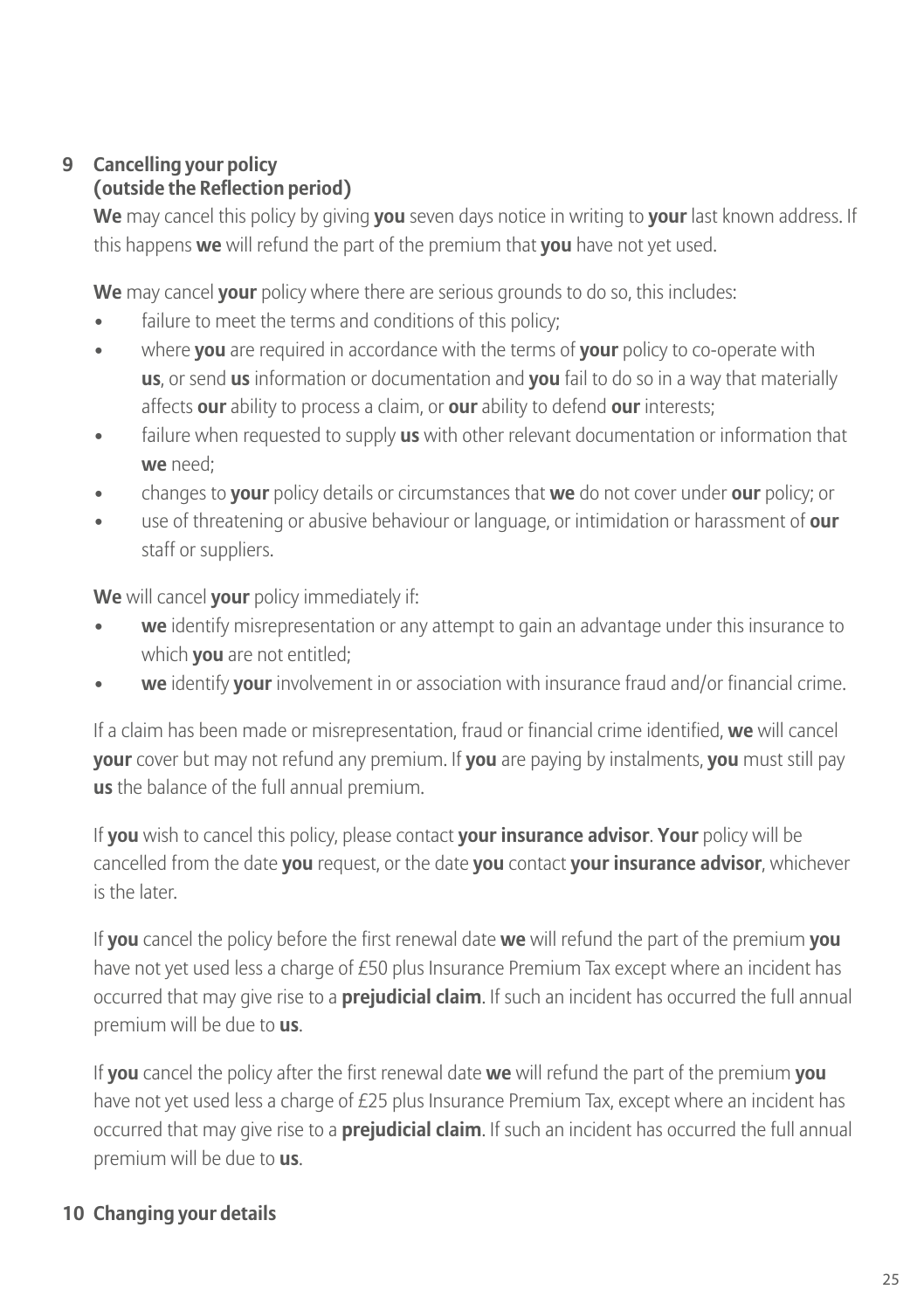### General conditions applying to this policy (continued)

 **You** must tell **us** about any changes that may affect **your** policy cover. If **we** are not informed of any changes or corrections this may affect **your** ability to claim under **your** policy.

Changes you must tell us about before continuing to use your car:

If **you** want to

- change **your car**:
- make any changes to **your car** that makes it different from the manufacturer's standard UK specification;
- use **your car** for a purpose not permitted in **your Certificate of Motor Insurance**;
- add a new driver.

Changes you must tell us about at your first opportunity:

If **you**

- change **your** address, or where **you** normally keep **your** car;
- or any other driver covered by **your** policy, are convicted of a criminal or motoring offence including fixed penalty notices;
- or any other driver covered by **your** policy, have a prosecution pending for any motoring offence;
- or any driver covered under **your** policy become unemployed or change occupation, including any part-time work;
- or any other driver have had changes made to the status of **your** or their driving licence;
- exceed **your** stated annual mileage; or
- any driver covered under **your** policy have a change of name due to marriage or via Deed Poll.

 When **you** tell **us** of a change of details **we** will reassess the premium and terms of **your** policy. **You** will be informed of any revised premium (which will include a charge of £10 plus insurance premium tax to cover operational costs) or terms and asked to agree before any change is made.

To reduce costs **we** will not refund or charge amounts less than £25 plus insurance premium tax.

 In some circumstances **we** may not be able to continue **your** policy following the changes, where this happens **you** will be told and the policy will be cancelled in line with the provisions of General Condition 9.

#### **11 Rights of Parties**

 A person or company who was not a party to this policy has no right under the Contracts (Rights of Third Parties) Act 1999 to enforce any term of this policy but this does not affect any right or remedy of a third party which exists or is available apart from that Act.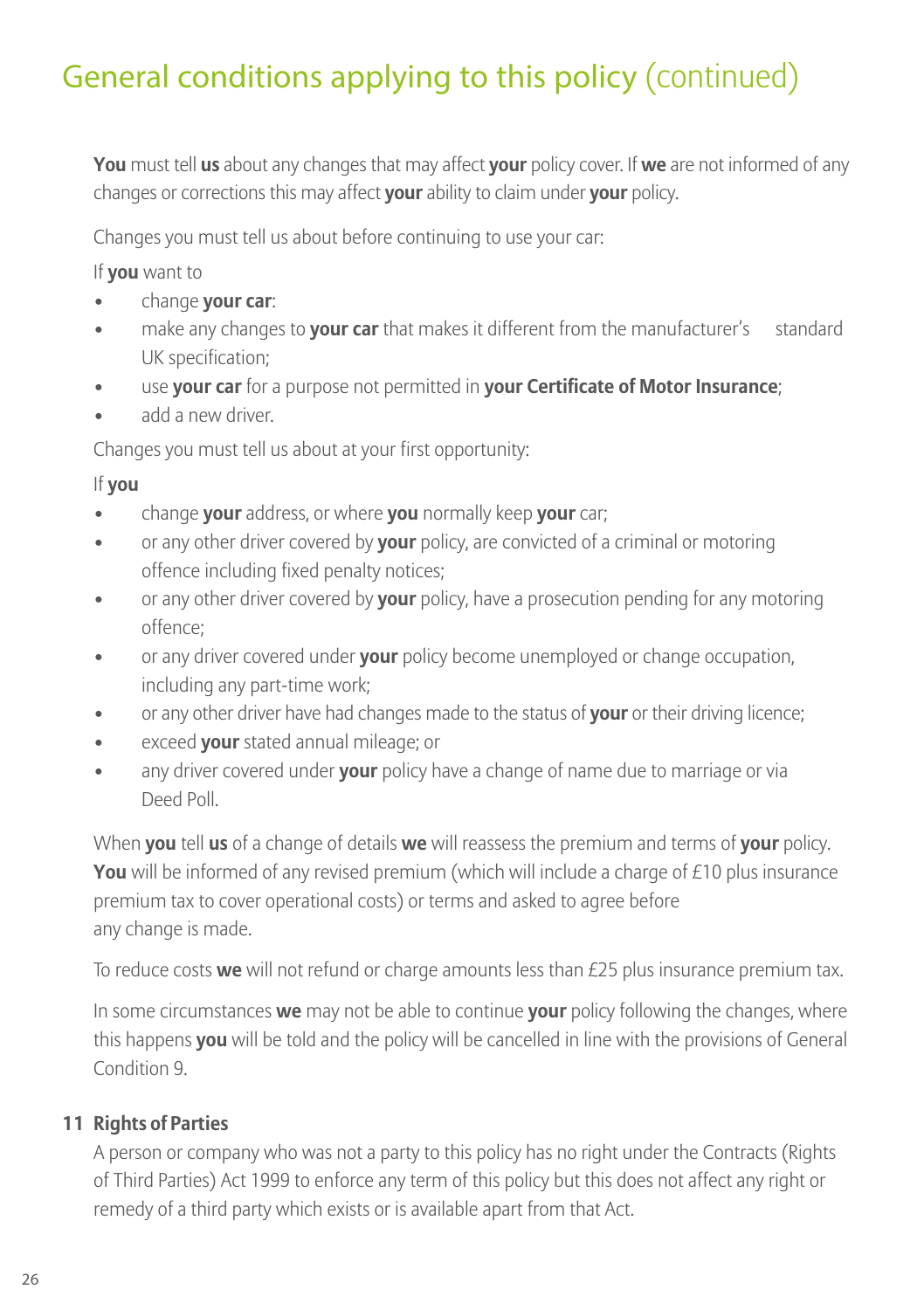#### **12 Car sharing**

 **Your** policy also covers **your car** when **you** are paid for carrying passengers for social reasons, as long as:

- **vour car** is not built or adapted to carry more than eight passengers (including the driver);
- the passengers are not being carried as part of a business of carrying passengers; and
- **you** do not profit from the total amount of money **you** are paid for the journey.

 If **you** have any doubts as to whether or not any car sharing **you** have arranged is covered by this policy, please contact **us** or **your insurance advisor**.

#### **13 Renewal**

 Regardless of **your** claims history, **your** no claim discount or whether **you** have paid for no claim discount protection at renewal **we** have the right to amend **your** policy terms and conditions.

This includes:

- imposing terms such as the application of **excesses** or **endorsements**;
- increasing **your** premium;
- excluding cover;
- amending the policy wording;
- changing **your** payment type; and/or
- declining to renew **your** policy.

**We** will notify **you** in writing of any such action prior to the renewal date of **your** policy.

#### **14 Proof of no claims**

 If **you** have declared to **us** that **you** are entitled to a No Claim Discount in respect of the car covered under this policy **we** will require proof of this No Claim Discount in writing, unless **we** otherwise agree. If **you** do not provide this proof **your** policy may be invalid or **we** may change the terms or premium. **Your** period of no claims must have been earned on a private car policy in the United Kingdom which expired no more than 2 years before the start of this policy.

#### **15 Tax and registration**

 **Your car** must be taxed where applicable and registered in Great Britain, Northern Ireland, the Channel Islands or Isle of Man.

#### **16 Choice of law**

 Unless **we** agree with **you** to apply the laws of another country, English law will apply to this contract (unless **you** live in Guernsey or Jersey, where Guernsey or Jersey law will apply).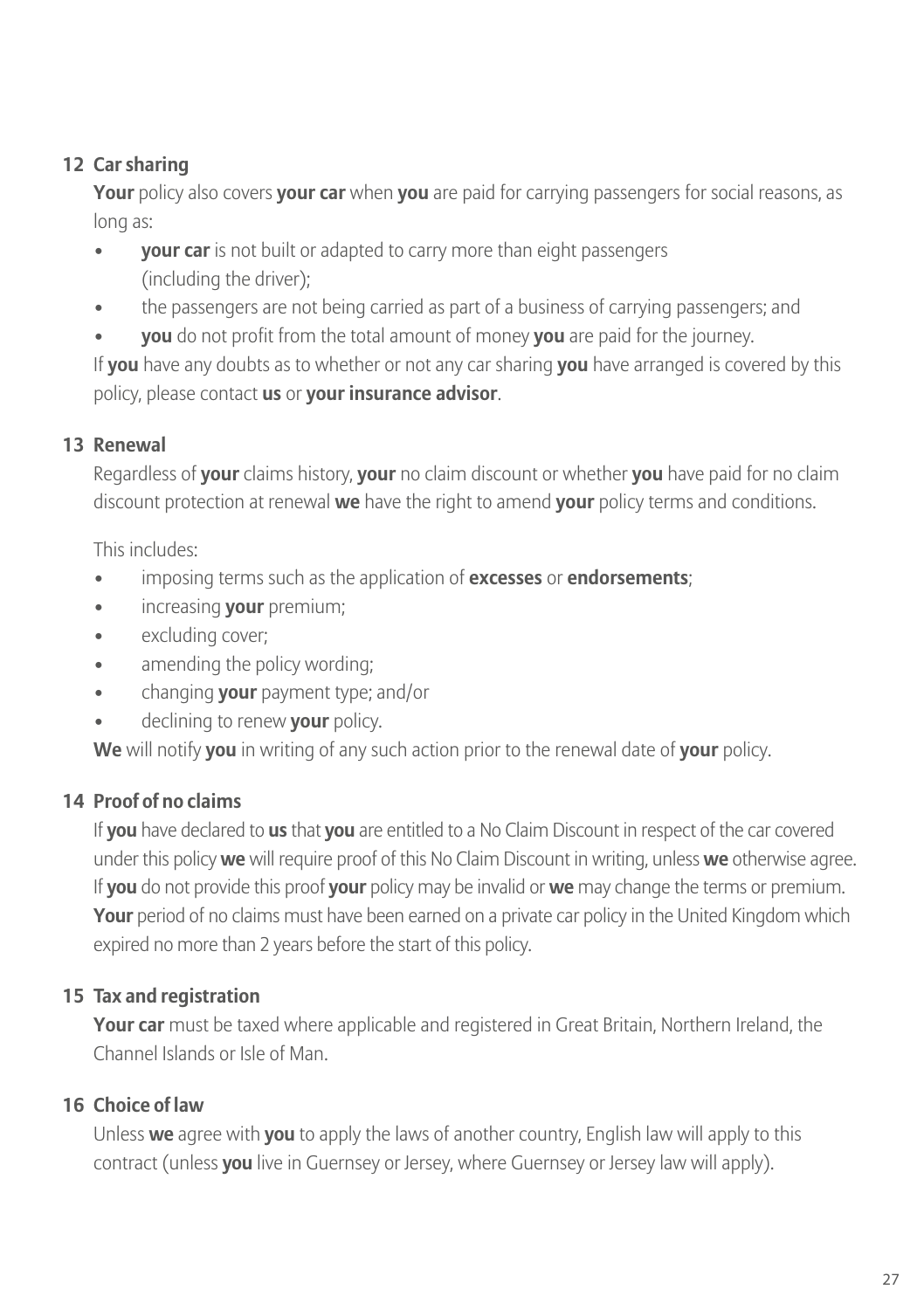### Protecting your car and belongings

The following information is for guidance only; it does not form part of your policy

Remove the ignition key or other removable ignition device when you get out of the car, even when parking in your own drive or at a petrol station. Your policy may not cover you if your car is unoccupied with the keys inside it or on it.

If you can, leave the car in a locked garage and lock your car and the garage. If you do not have a garage, try to park in a well-lit, open space.

in the glove compartment.

coat doesn't contain something valuable and might break a window to get at it. If you can't take them with you, lock them out of sight. If you have a removable sat nav remove the cradle as well as the device plus any suction marks that could show that it is in your car.

Never leave a door unlocked or a window or sunroof open, even when just going into a shop for a moment or two. If you use the key fob check the car has actually locked before you leave it. Your policy may not cover you if you do not protect your car against damage or theft.

**Remember!** Your policy may not cover loss of your vehicle, accessories or spare parts if your ignition key or other removable ignition device is in, or on, an unoccupied vehicle.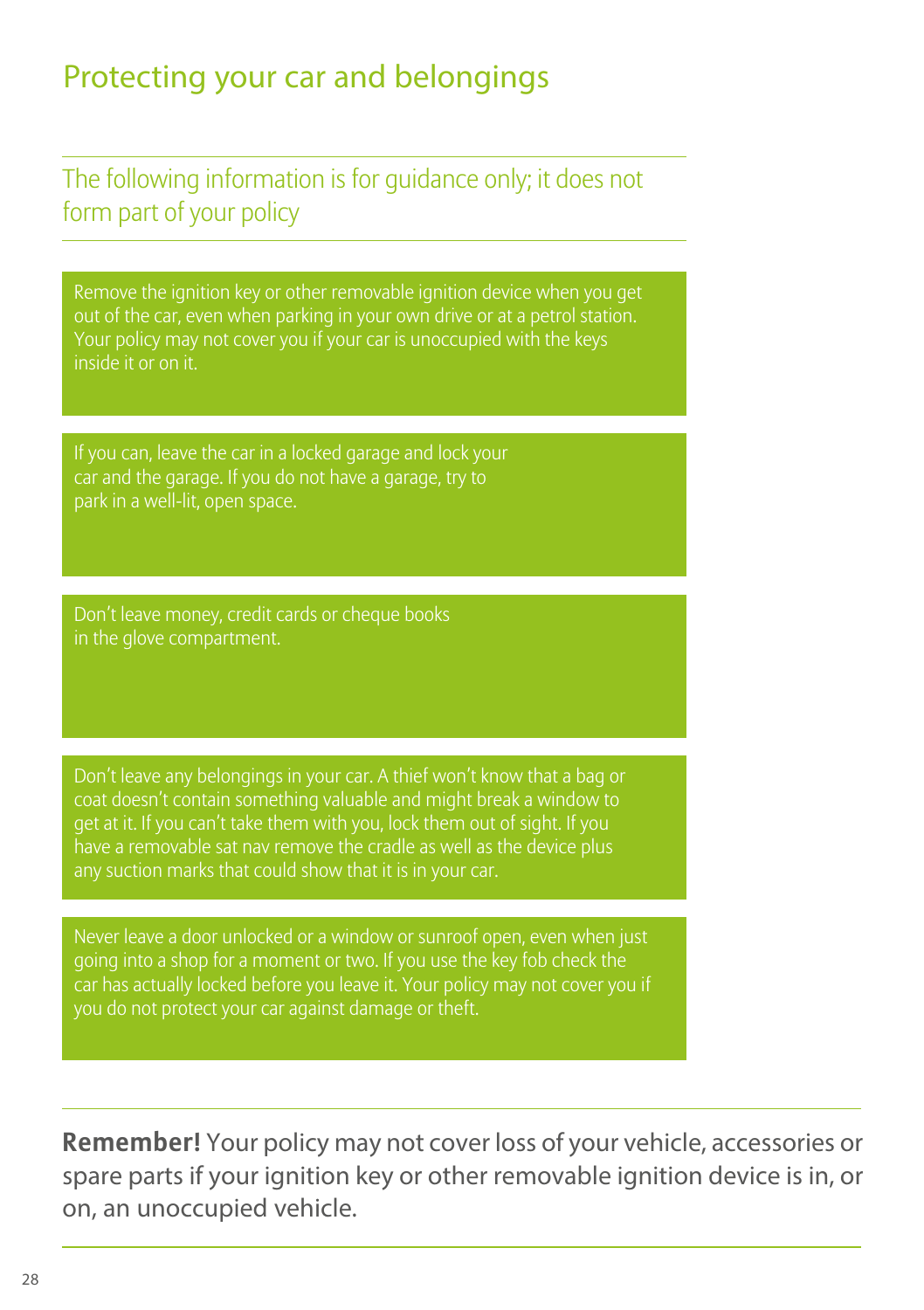supervised, with restricted entry and exit points, good lighting and security cameras. Wherever possible use Park Mark® car parks – details of approved Park Mark® car parks can be found on www.parkmark.co.uk

Never leave your car documents in the car; they could help a thief to sell it.

Etch the car's registration number on all glass surfaces – windows, sunroofs etc. Thieves don't want the expense of replacement.

If your car is not fitted with an alarm or immobiliser, consider fitting one which is Thatcham approved. Also think about fitting a tracking device especially if you have a high-performance or an expensive car.

At home, ensure your car keys are kept in a safe place,

DON'T GIVE THEM AN EASY RIDE

29